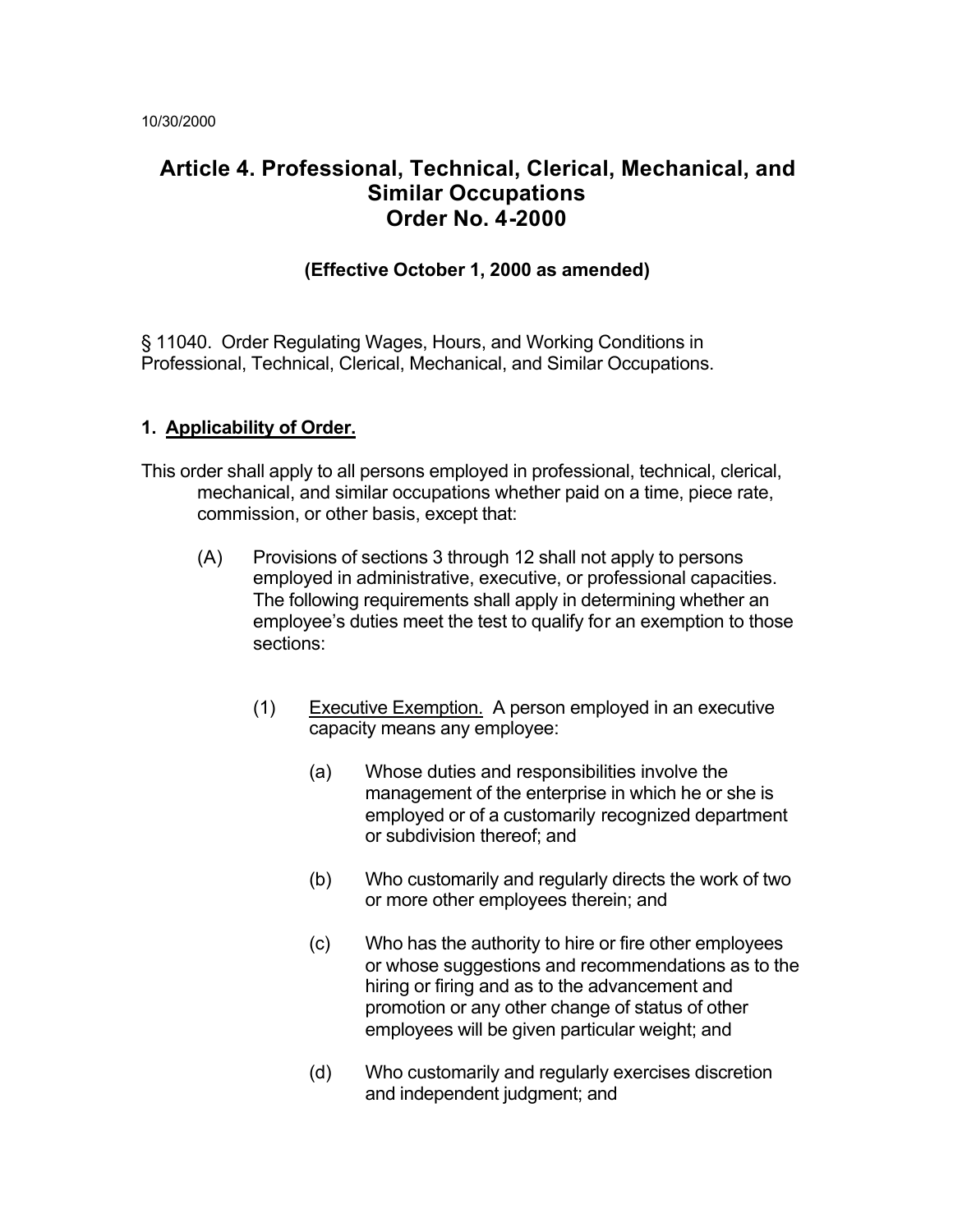- (e) Who is primarily engaged in duties which meet the test of the exemption. The activities constituting exempt work and non-exempt work shall be construed in the same manner as such items are construed in the following regulations under the Fair Labor Standards Act effective as of the date of this order: 29 C.F.R. §§ 541.102, 541.104-111, 541.115-116. Exempt work shall include, for example, all work that is directly and closely related to exempt work and work which is properly viewed as a means for carrying out exempt functions. The work actually performed by the employee during the course of the work week must, first and foremost, be examined and the amount of time the employee spends on such work, together with the employer's realistic expectations and the realistic requirements of the job, shall be considered in determining whether the employee satisfies this requirement.
- (f) Such an employee must also earn a monthly salary equivalent to no less than two times the state minimum wage for full-time employment. Full-time employment is defined in Labor Code § 515(c) as 40 hours per week.
- (2) Administrative Exemption. A person employed in an administrative capacity means any employee:
	- (a) Whose duties and responsibilities involve either:
		- (1) The performance of office or non-manual work directly related to management policies or general business operations of his employer or his employer's customers, or
		- (2) The performance of functions in the administration of a school system, or educational establishment or institution, or of a department of subdivision thereof, in work directly related to the academic instruction or training carried on therein; and
	- (b) Who customarily and regularly exercises discretion and independent judgment; and
	- (c) (1) Who regularly and directly assists a proprietor, or an employee employed in a bona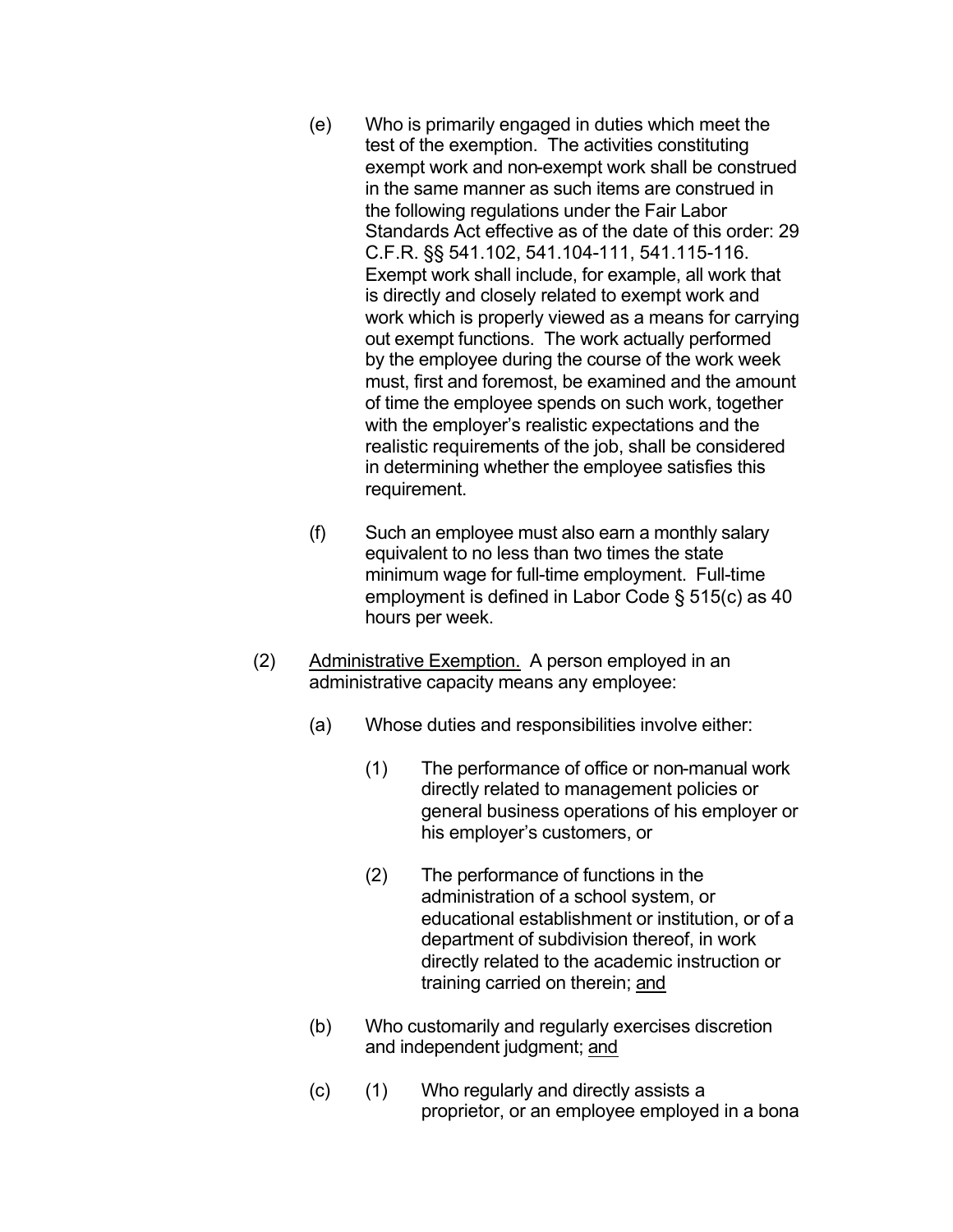fide executive or administrative capacity (as such terms are defined for purposes of this section), or

- (2) who performs under only general supervision work along specialized or technical lines requiring special training, experience, or knowledge, or
- (3) who executes under only general supervision special assignments and tasks, and
- (d) Who is primarily engaged in duties which meet the test of the exemption. The activities constituting exempt work and non-exempt work shall be construed in the same manner as such terms are construed in the following regulations under the Fair Labor Standards Act effective as of the date of this order: 29 C.F.R. §§ 541.201-205, 541.207-208, 541.210, 541.215. Exempt work shall include, for example, all work that is directly and closely related to exempt work and work which is properly viewed as a means for carrying out exempt functions. The work actually performed by the employee during the course of the work week must, first and foremost, be examined and the amount of time the employee spends on such work, together with the employer's realistic expectations and the realistic requirements of the job, shall be considered in determining whether the employee satisfies this requirement.
- (e) Such employee must also earn a monthly salary equivalent to no less than two times the state minimum wage for full-time employment. Full –time employment is defined in Labor Code § 515(c) as 40 hours per week.
- (3) Professional Exemption. A person employed in a professional capacity means any employee who meets all of the following requirements:
	- (a) (1) Who is licensed or certified by the State of California and is primarily engaged in the practice of one of the following recognized professions: law, medicine, dentistry, optometry, architecture, engineering, teaching, or accounting; or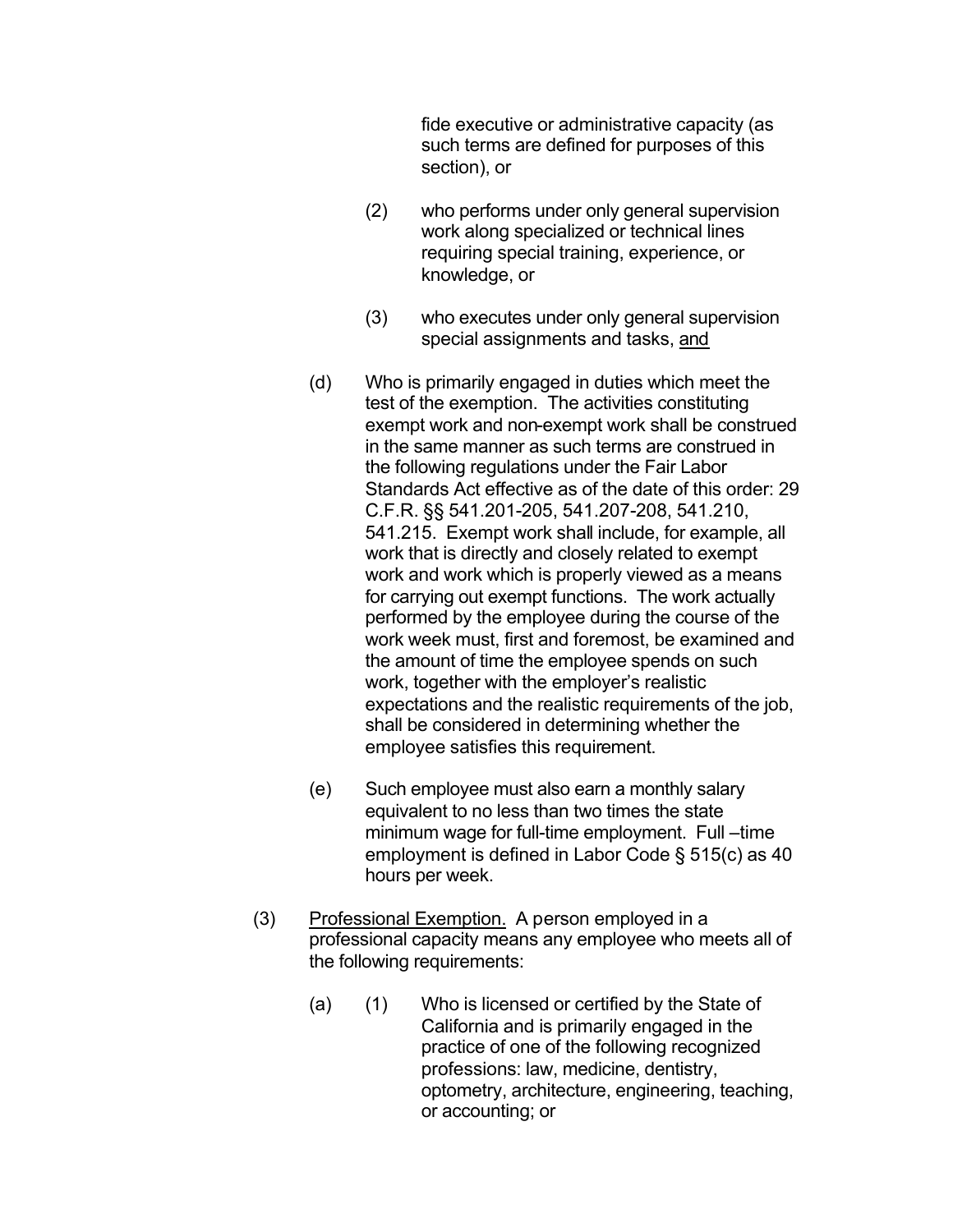- (2) Who is primarily engaged in an occupation commonly recognized as a learned or artistic profession. For the purposes of this subsection, "learned or artistic profession" means an employee who is primarily engaged in the performance of:
	- (i) Work requiring knowledge of an advanced type in a field or science or learning customarily acquired by a prolonged course of specialized intellectual instruction and study, as distinguished from a general academic education and from an apprenticeship, and from training in the performance of routine mental, manual, or physical processes, or work that is an essential part of or necessarily incident to any of the above work; or
	- (ii) Work that is original and creative in character in a recognized field of artistic endeavor (as opposed to work which can be produced by a person endowed with general manual or intellectual ability and training), and the result of which depends primarily on the invention, imagination, or talent of the employee or work that is an essential part of or necessarily incident to any of the above work; and
	- (iii) Whose work is predominantly intellectual and varied in character (as opposed to routine mental, manual, mechanical, or physical work) and is of such character that the output produced or the result accomplished cannot be standardized in relation to a given period of time.
- (b) Who customarily and regularly exercises discretion and independent judgment in the performance of duties set forth in paragraph (a).
- (c) Who earns a monthly salary equivalent to no less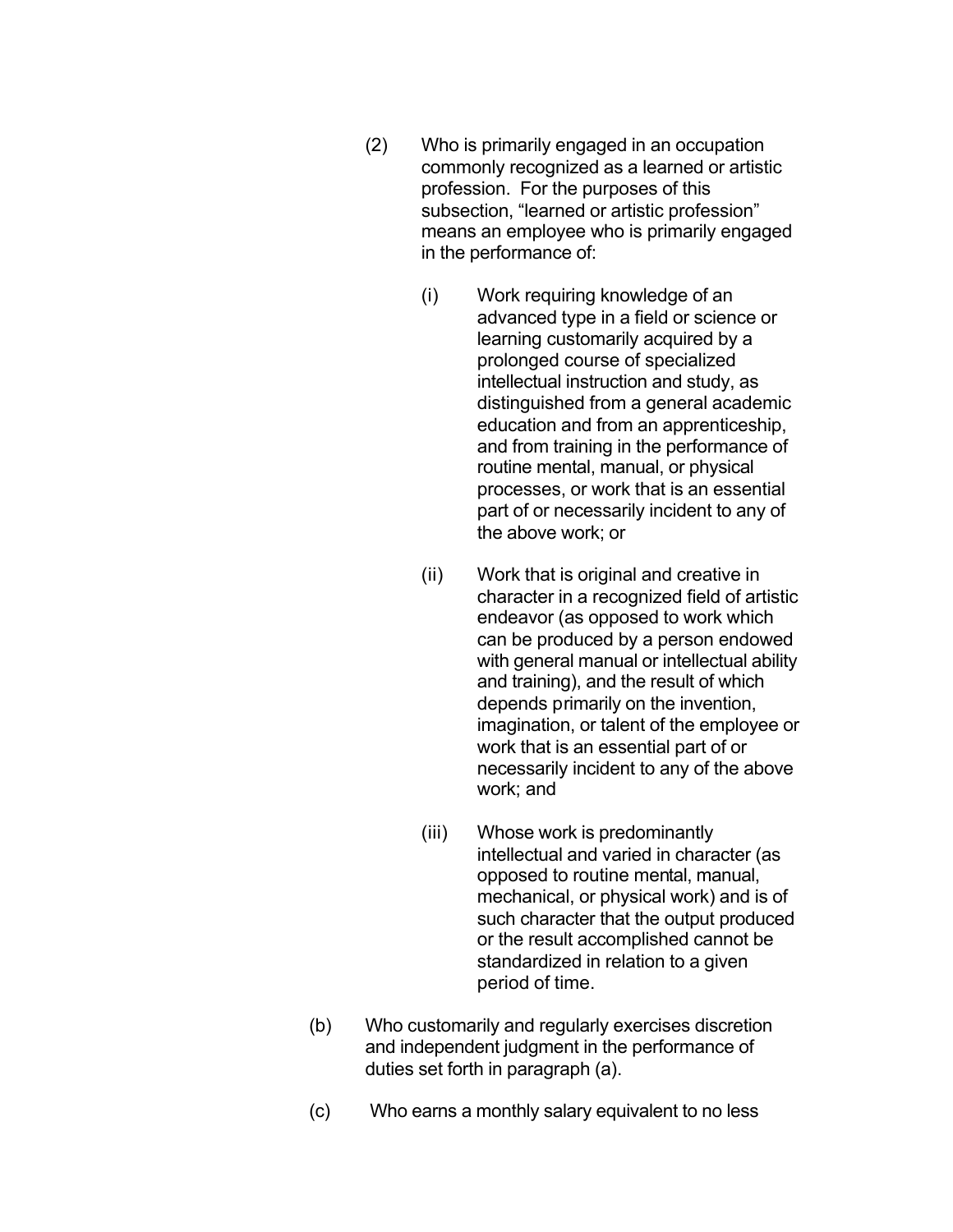than two times the state minimum wage for full-time employment. Full-time employment is defined in Labor Code §515 (c) as 40 hours per week.

- (d) Subsection  $(a)(2)$  above is intended to be construed in accordance with the following provisions of federal law as they existed as of the date of this Wage Order: 29 C.F.R. §§ 541.207, 541.301(a)-(d), 541.302, 541.306, 541.307, 541.308, and 541.310.
- (e) Notwithstanding the provisions of this subsection, pharmacists employed to engage in the practice of pharmacy, and registered nurses employed to engage in the practice of nursing, shall not be considered exempt professional employees, nor shall they be considered exempt from coverage for the purposes of this subsection unless they individually meet the criteria established for exemption as executive or administrative employees.
- $(f)$  Subsection (e) above, shall not apply to the following advanced practice nurses:
	- (1) Certified nurse midwives who are primarily engaged in performing duties for which certification is required pursuant to Article 2.5 (commencing with Section 2746) of Chapter 6 of Division 2 of the Business and Professions Code.
	- (2) Certified nurse anesthetists who are primarily engaged in performing duties for which certification is required pursuant to Article 7 (commencing with Section 2825) of Chapter 6 of Division 2 of the Business and Professions Code.
	- (3) Certified nurse practitioners who are primarily engaged in performing duties for which certification is required pursuant to Article 8 (commencing with Section 2834) of Chapter 6 of Division 2 of the Business and Professions Code.
	- (4) Nothing in this paragraph shall exempt the occupations set forth in subparagraphs (1), (2), and (3) from meeting the requirements of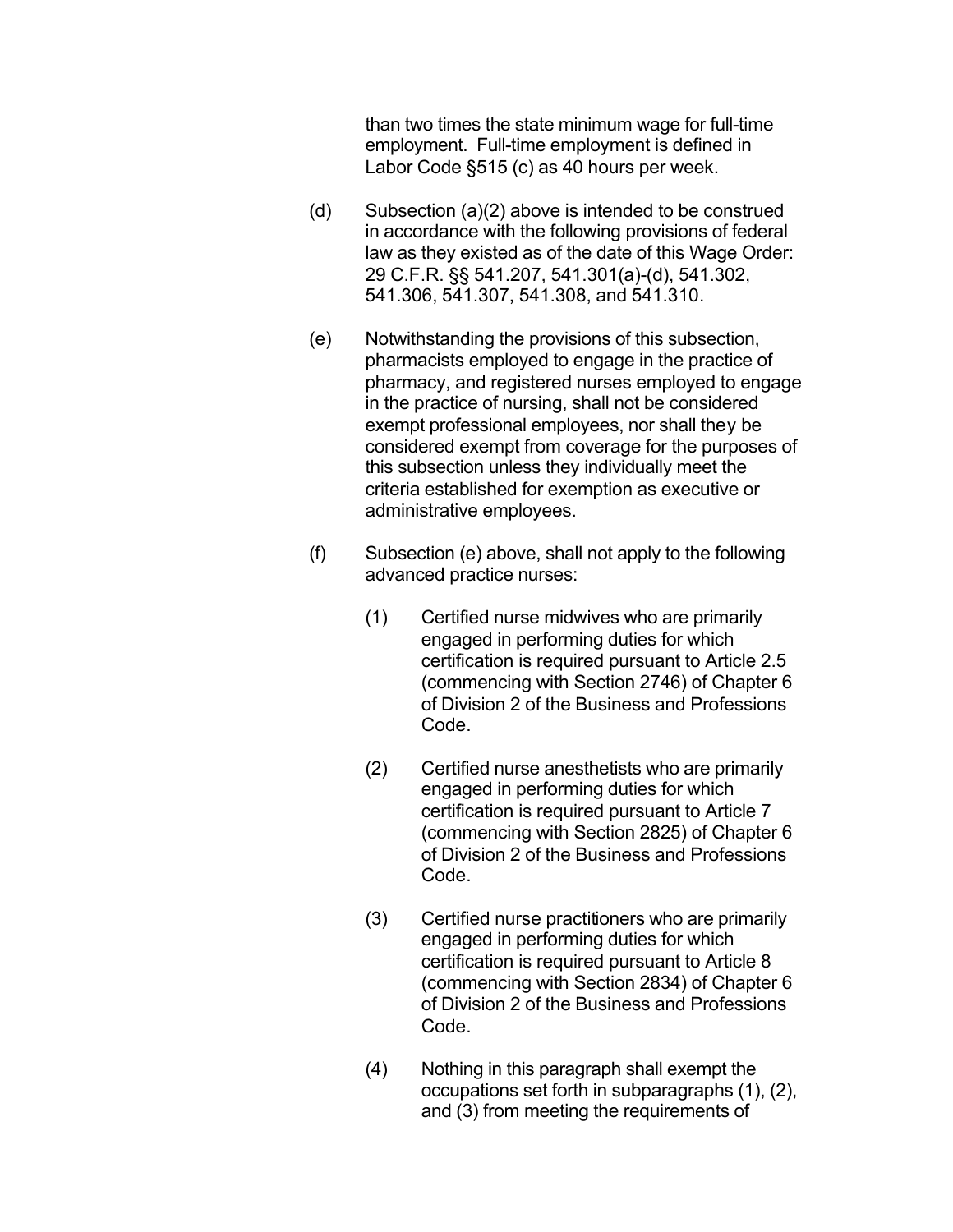subsection  $1(A)(3)(a) - (c)$ , above.

- (g) Except as provided in subsection (h), an employee in the computer software field shall be exempt, if all of the following apply:
- (1) The employee is primarily engaged in work that is intellectual or creative and that requires the exercise of discretion and independent judgment, and the employee is primarily engaged in duties that consist of one or more of the following:
	- (i) The application of systems analysis techniques and procedures, including consulting with users, to determine hardware, software, or system functional specifications.
	- (ii) The design, development, documentation, analysis, creation, testing, or modification of computer systems or programs, including prototypes, based on and related to, user or system design specifications.
	- (iii) The documentation, testing, creation, or modification of computer programs related to the design of software or hardware for computer operating systems.
- (2) The employee is highly skilled and is proficient in the theoretical and practical application of highly specialized information to computer systems analysis, programming, and software engineering. A job title shall not be determinative of the applicability of this exemption.
- (3) The employee's hourly rate of pay is not less than forty-one dollars (\$41.00). The Division of Labor Statistics and Research shall adjust this pay rate on October 1 of each year to be effective on January 1 of the following year by an amount equal to the percentage increase in the California Consumer Price Index for Urban Wage Earners and Clerical Workers.
- $(h)$  The exemption provided in subsection  $(g)$  does not apply to an employee if any of the following apply:
	- (1) The employee is a trainee or employee in an entry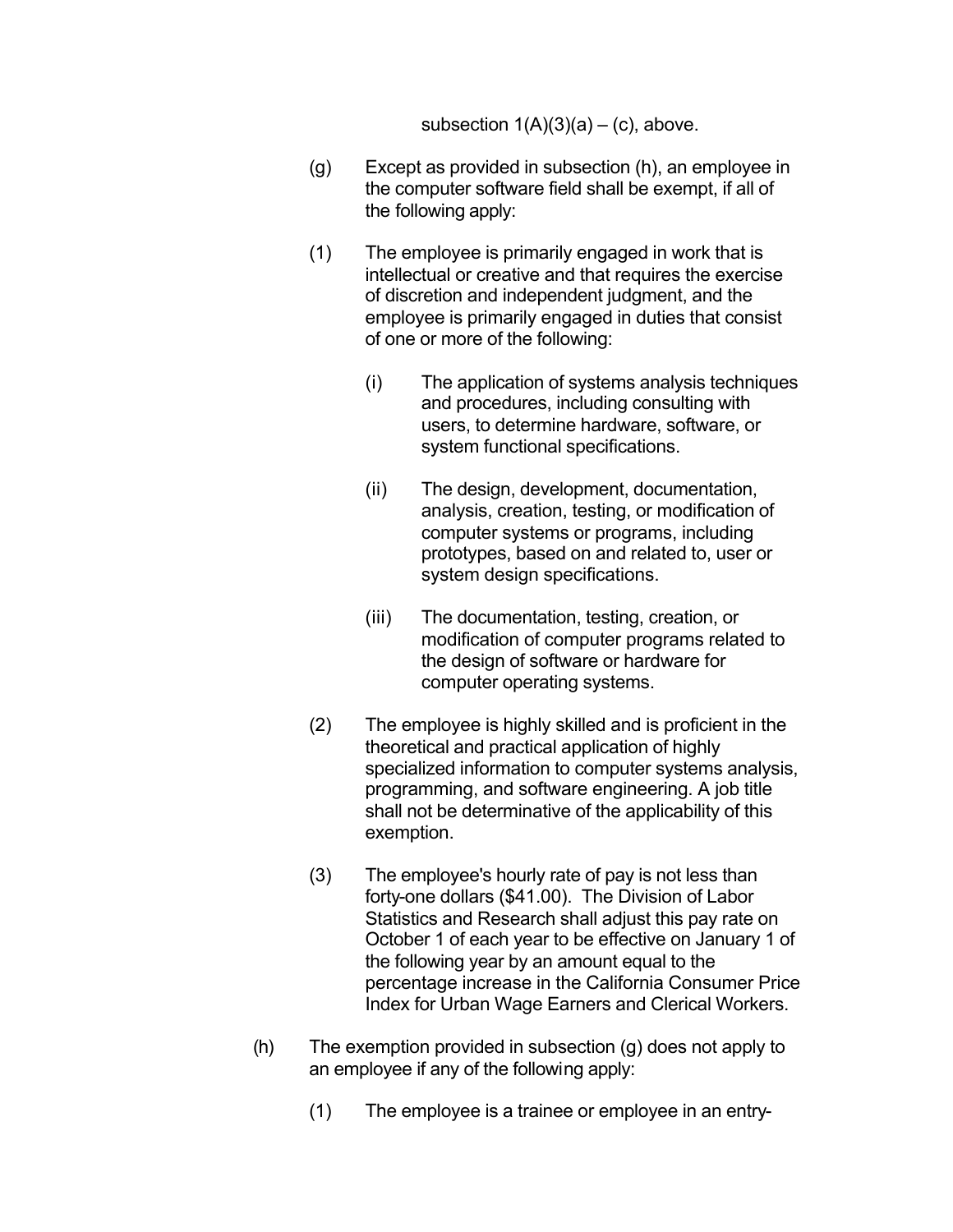level position who is learning to become proficient in the theoretical and practical application of highly specialized information to computer systems analysis, programming, and software engineering.

- (2) The employee is in a computer-related occupation but has not attained the level of skill and expertise necessary to work independently and without close supervision.
- (3) The employee is engaged in the operation of computers or in the manufacture, repair, or maintenance of computer hardware and related equipment.
- (4) The employee is an engineer, drafter, machinist, or other professional whose work is highly dependent upon or facilitated by the use of computers and computer software programs and who is skilled in computer-aided design software, including CAD/CAM, but who is not in a computer systems analysis or programming occupation.
- (5) The employee is a writer engaged in writing material, including box labels, product descriptions, documentation, promotional material, setup and installation instructions, and other similar written information, either for print or for on screen media or who writes or provides content material intended to be read by customers, subscribers, or visitors to computer-related media such as the World Wide Web or CD-ROMs.
- (6) The employee is engaged in any of the activities set forth in subsection (g) for the purpose of creating imagery for effects used in the motion picture, television, or theatrical industry.
- (B) The provisions of this Order shall not apply to employees directly employed by the State or any county, incorporated city or town or other municipal corporation, or to outside salespersons.
- (C) Provisions of this Order shall not apply to any individual who is the parent, spouse, child, or legally adopted child or the employer.
- (D) Effective January 1, 2001, the provisions of this Order shall not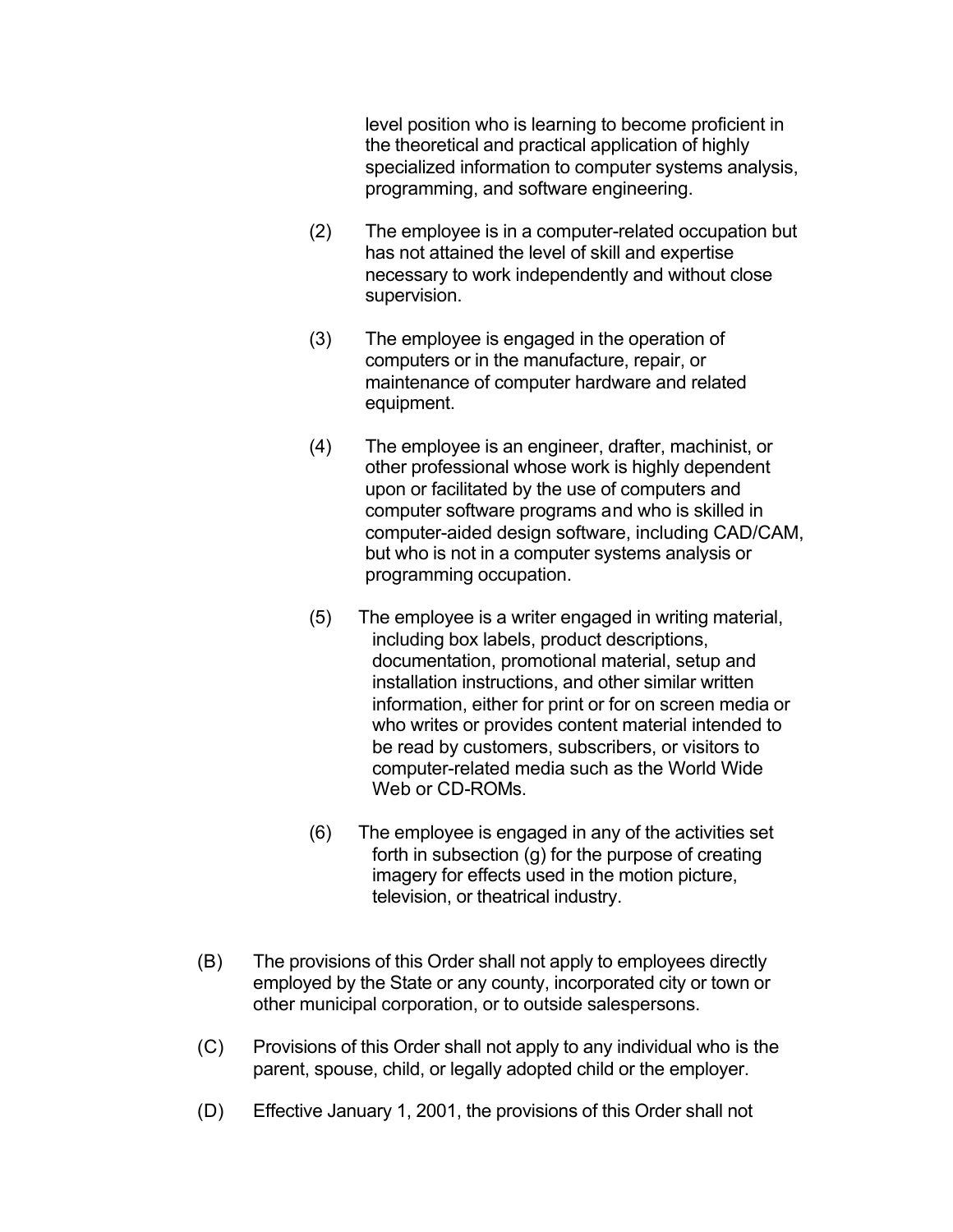apply to any individual participating in a national service program, such as AmeriCorps, carried out using assistance provided under Section 12571 of Title 42 of the United States Code. (See Stats. 2000, ch. 365, amending Labor Code § 1171.)

### **2. Definitions.**

- (A) "Commission" means the Industrial Welfare Commission of the State of California.
- (B) "Division" means the Division of Labor Standards Enforcement of the State of California.
- (C) "Professional, Technical, Clerical, Mechanical, and Similar Occupations" includes professional, semiprofessional, managerial, supervisorial, laboratory, research, technical, clerical, office work, and mechanical occupations. Said occupations shall include, but not be limited to, the following: accountants; agents; appraisers; artists; attendants; audio-visual technicians; bookkeepers; bundlers; billposters; canvassers; carriers; cashiers; checkers; clerks; collectors; communications and sound technicians; compilers; copy holders; copy readers; copy writers; computer programmers and operators; demonstrators and display representatives; dispatchers; distributors; door-keepers; drafters; elevator operators; estimators; editors; graphic arts technicians; guards; guides; hosts; inspectors; installers; instructors; interviewers; investigators; librarians; laboratory workers; machine operators; mechanics; mailers; messengers; medical and dental technicians and technologists; models; nurses; packagers; photographers; porters and cleaners; process servers; printers; proof readers; salespersons and sales agents; secretaries; sign erectors; sign painters; social workers; solicitors; statisticians; stenographers; teachers; telephone, radio-telephone, telegraph and callout operators; tellers; ticket agents; tracers; typists; vehicle operators; xray technicians; their assistants and other related occupations listed as professional, semiprofessional, technical, clerical, mechanical, and kindred occupations.
	- (D) An "alternative workweek schedule" means any regularly scheduled workweek requiring an employee to work more than eight (8) hours in a 24-hour period.
	- (E) "Emergency" means an unpredictable or unavoidable occurrence at unscheduled intervals requiring immediate action.
	- $(F)$ "Employ" means to engage, suffer, or permit to work.
	- $(G)$ "Employee" means any person employed by an employer.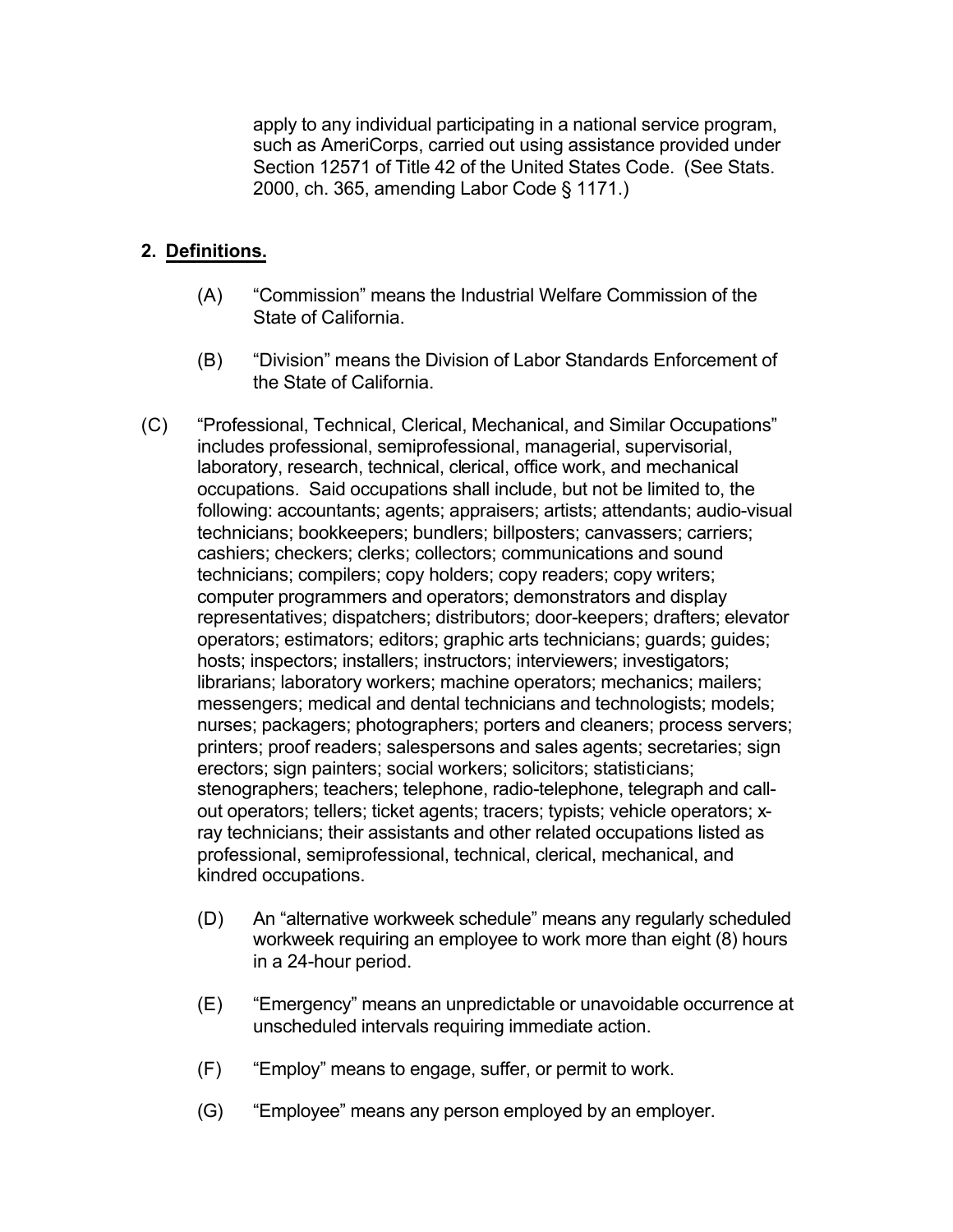- (H) "Employees in the Healthcare Industry" means any of the following:
	- $(1)$  Employees in the healthcare industry providing patient care; or
	- (2) Employees in the healthcare industry working in a clinical or medical department, including pharmacists dispensing prescriptions in any practice setting; or
	- (3) Employees in the healthcare industry working primarily or regularly as a member of a patient care delivery team
	- (4) Licensed veterinarians, registered veterinary technicians and unregistered animal health technicians providing patient care.
	- $(5)$  Notwithstanding  $(1)$   $(4)$ , "employees in the healthcare industry" shall not include those persons primarily engaged in the following duties or combination of duties: providing meals, performing maintenance or cleaning services, or performing business office or other clerical functions.
- (I) "Employer" means any person as defined in Section 18 of the Labor Code, who directly or indirectly, or through an agent or any other person, employs or exercises control over the wages, hours, or working conditions of any person.
- (J) "Healthcare Emergency" consists of an unpredictable or unavoidable occurrence at unscheduled intervals relating to healthcare delivery, requiring immediate action.
- (K) "Healthcare Industry" is defined as hospitals, skilled nursing facilities, intermediate care and residential care facilities, convalescent care institutions, home health agencies, clinics operating twenty-four (24) hours per day, and clinics performing surgery, urgent care, radiology, anesthesiology, pathology, neurology or dialysis.
- (L) "Hours worked" means the time during which an employee is subject to the control of an employer, and includes all the time the employee is suffered or permitted to work, whether or not required to do so. Within the health care industry, the term "hours worked" means the time during which an employee is suffered or permitted to work for the employer, whether or not required to do so, as interpreted in accordance with the provisions of the Fair Labor Standards Act.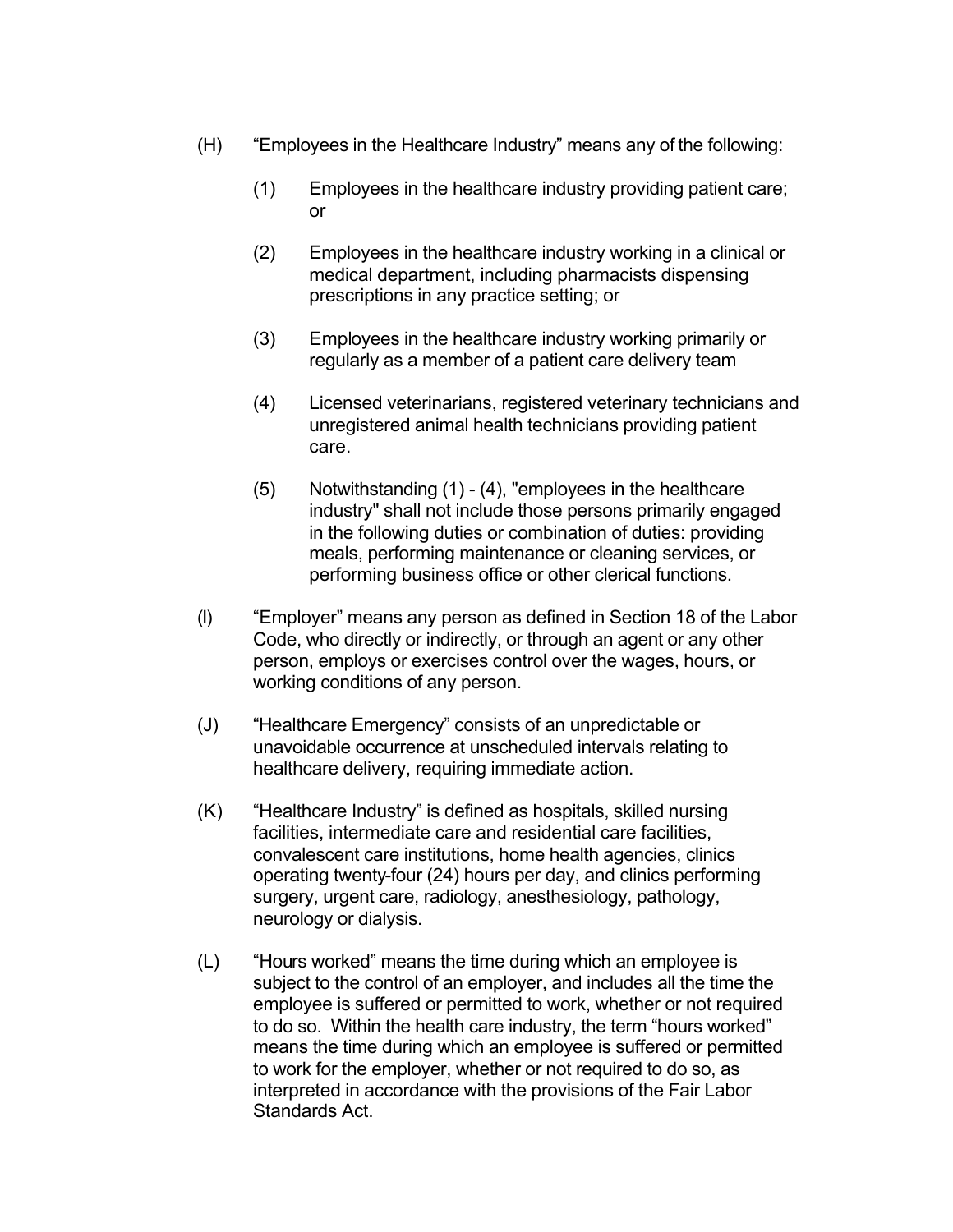- (M) "Minor" means, for the purpose of this Order, any person under the age of eighteen (18) years.
- (N) "Outside Salesperson" means any person, 18 years if age or over, who customarily and regularly works more than half the working time away from the employer's place of business selling tangible or intangible items or obtaining orders or contracts for products, services or use of facilities.
- (O) "Primarily" as used in section 1, Applicability, means more than one-half the employee's work time.
- (P) "Shift" means designated hours of work by an employee, with a designated beginning time and quitting time.
- (Q) "Split shift" means a work schedule which is interrupted by non-paid non-working periods established by the employer, other than bona fide rest or meal periods.
- (R) "Teaching" means, for the purpose of section 1 of this Order, the profession of teaching under a certificate from the Commission for Teacher Preparation and Licensing or teaching in an accredited college or university.
- $(S)$ "Wages" (See California Labor Code, section 200)
- (T) "Workday" and "day" mean any consecutive 24-hour period beginning at the same time each calendar day.
- (U) "Workweek" and "week" mean any seven (7) consecutive days, starting with the same calendar day each week. "Workweek" is a fixed and regularly recurring period of 168 hours, seven (7) consecutive 24-hour periods.

### **3. Hours and Days of Work.**

Daily Overtime-General Provisions

(A) The following overtime provisions are applicable to employees eighteen (18) years of age or over and to employees sixteen (16) or seventeen (17) years of age who are not required by law to attend school and are not otherwise prohibited by law from engaging in the subject work. Such employees shall not be employed more than eight (8) hours in any workday or more than forty (40) hours in any workweek unless the employee receives one and one-half  $(1 \frac{1}{2})$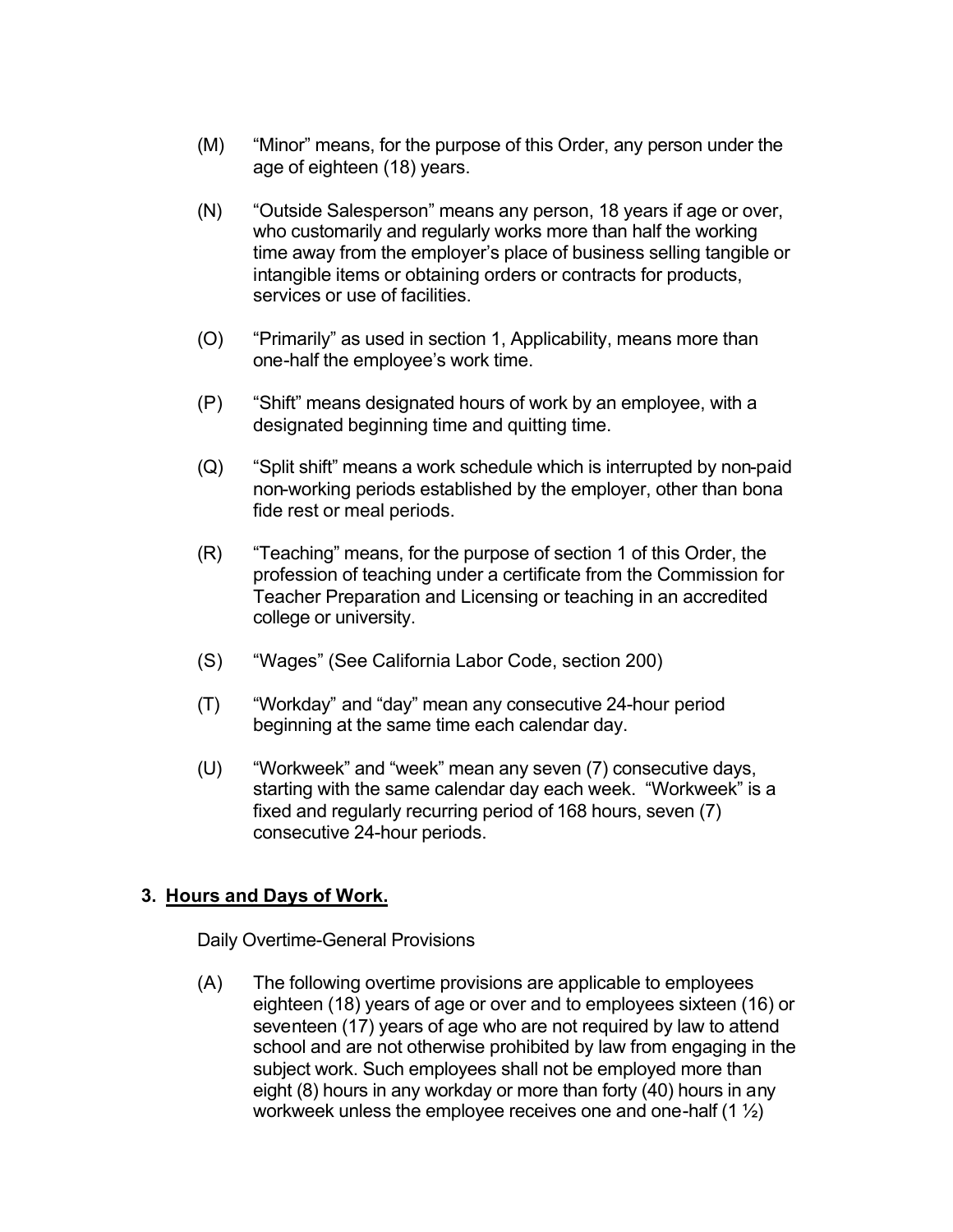times such employee's regular rate of pay for all hours worked over forty (40) hours in the workweek. Eight (8) hours of labor constitutes a day's work. Employment beyond eight (8) hours in any workday or more than six (6) days in any workweek is permissible provided the employee is compensated for such overtime at not less than:

- (1) One and one-half  $(1 \frac{1}{2})$  times the employee's regular rate of pay for all hours worked in excess of eight (8) hours up to and including twelve (12) hours in any workday, and for the first eight (8) hours worked on the seventh  $(7<sup>th</sup>)$  consecutive day of work in a workweek; and
- (2) Double the employee's regular rate of pay for all hours worked in excess of twelve (12) hours in any workday and for all hours worked in excess of eight (8) hours on the seventh  $(7<sup>th</sup>)$  consecutive day of work in a workweek.
- (3) The overtime rate of compensation required to be paid to a nonexempt full-time salaried employee shall be computed by using the employee's regular hourly salary as one fortieth (1/40) of the employee's weekly salary.

#### Alternative Workweek Schedules

(B1) No employer shall be deemed to have violated the daily overtime provisions by instituting, pursuant to the election procedures set forth in this wage order, a regularly scheduled alternative workweek schedule of not more than ten (10) hours per day within a forty (40) hour workweek without the payment of an overtime rate of compensation. All work performed in any workday beyond the schedule established by the agreement up to twelve (12) hours a day or beyond forty (40) hours per week shall be paid at one and one-half  $(1 \frac{1}{2})$  times the employee's regular rate of pay. All work performed in excess of twelve (12) hours per day and any work in excess of eight (8) hours on those days worked beyond the regularly scheduled number of workdays established by the alternative workweek agreement shall be paid at double the employee's regular rate of pay. Any alternative workweek agreement adopted pursuant to this section shall provide for not less than four (4) hours of work in any shift. Nothing in this section shall prohibit an employer, at the request of the employee, to substitute one day of work for another day of the same length in the shift provided by the alternative workweek agreement on an occasional basis to meet the personal needs of the employee without the payment of overtime. No hours paid at either one and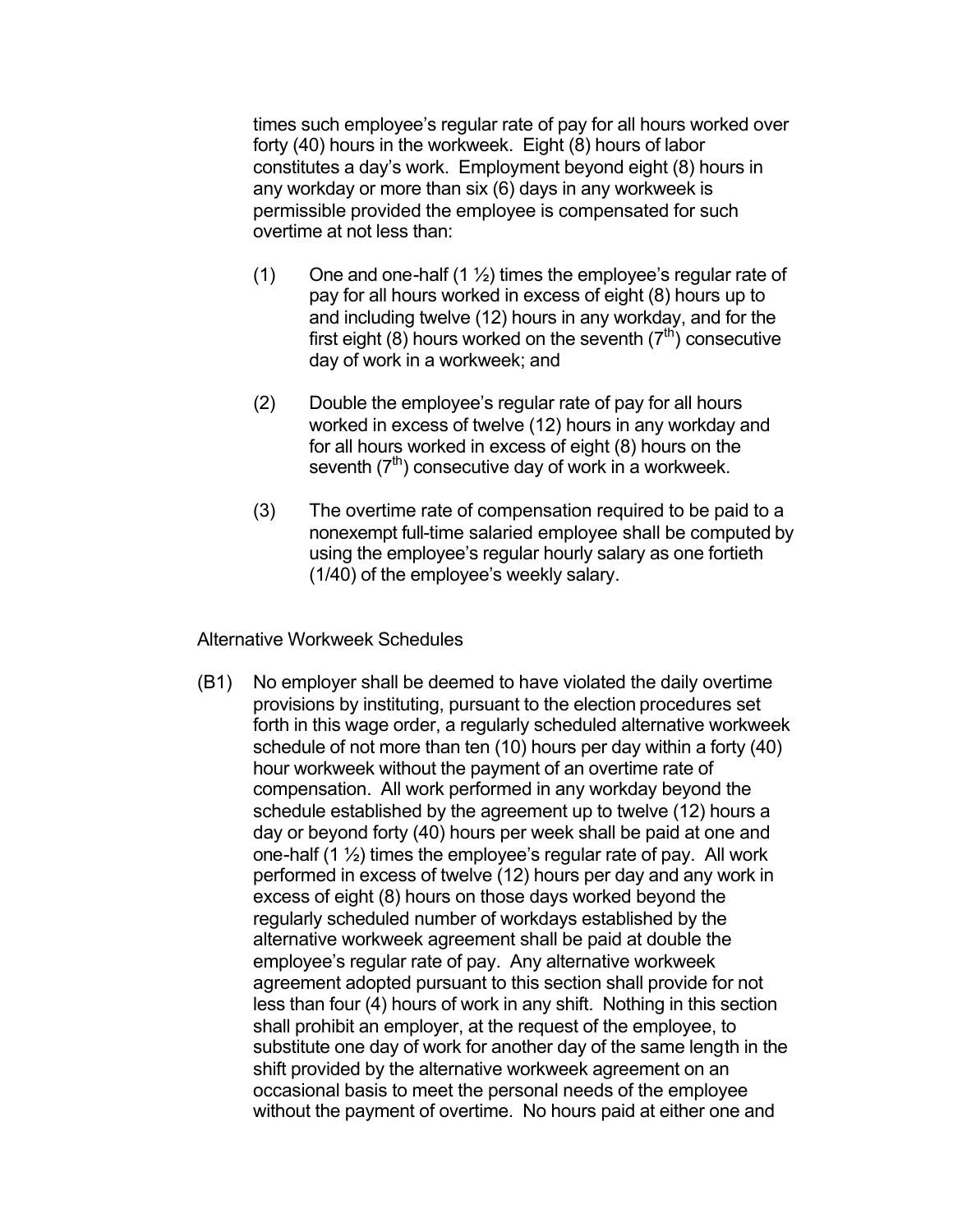one-half  $(1 \frac{1}{2})$  or double the regular rate of pay shall be included in determining when forty (40) hours have been worked for the purpose of computing overtime compensation.

- (1) If an employer, whose employees have adopted an alternative workweek agreement permitted by this order requires an employee to work fewer hours than those that are regularly scheduled by the agreement, the employer shall pay the employee overtime compensation at a rate of one and one-half  $(1 \frac{1}{2})$  times the employee's regular rate of pay for all hours worked in excess of eight (8) hours, and double the employee's regular rate of pay for all hours worked in excess of twelve (12) hours for the day the employee is required to work the reduced hours.
- (2) An employer shall not reduce an employee's regular rate of hourly pay as a result of the adoption, repeal or nullification of an alternative workweek schedule.
- (3) An employer shall explore any available reasonable alternative means of accommodating the religious belief or observance of an affected employee that conflicts with an adopted alternative workweek schedule, in the manner provided by subdivision (j) of Section 12940 of the Government Code.
- (4) An employer shall make a reasonable effort to find a work schedule not to exceed eight (8) hours in a workday, in order to accommodate any affected employee who was eligible to vote in an election authorized by this Section and who is unable to work the alternative workweek schedule established as the result of that election.
- (5) An employer shall be permitted, but not required, to provide a work schedule not to exceed eight (8) hours in a workday to accommodate any employee who is hired after the date of the election and who is unable to work the alternative workweek schedule established by the election.
- (6) Arrangements adopted in a secret ballot election held pursuant to this order prior to 1998, or under the rules in effect prior to 1998, and before the performance of the work, shall remain valid after July 1, 2000 provided that the results of the election are reported by the employer to the Division of Labor Statistics and Research by January 1, 2001, in accordance with the requirements of Section (B2) below (Election Procedures). New arrangements can be entered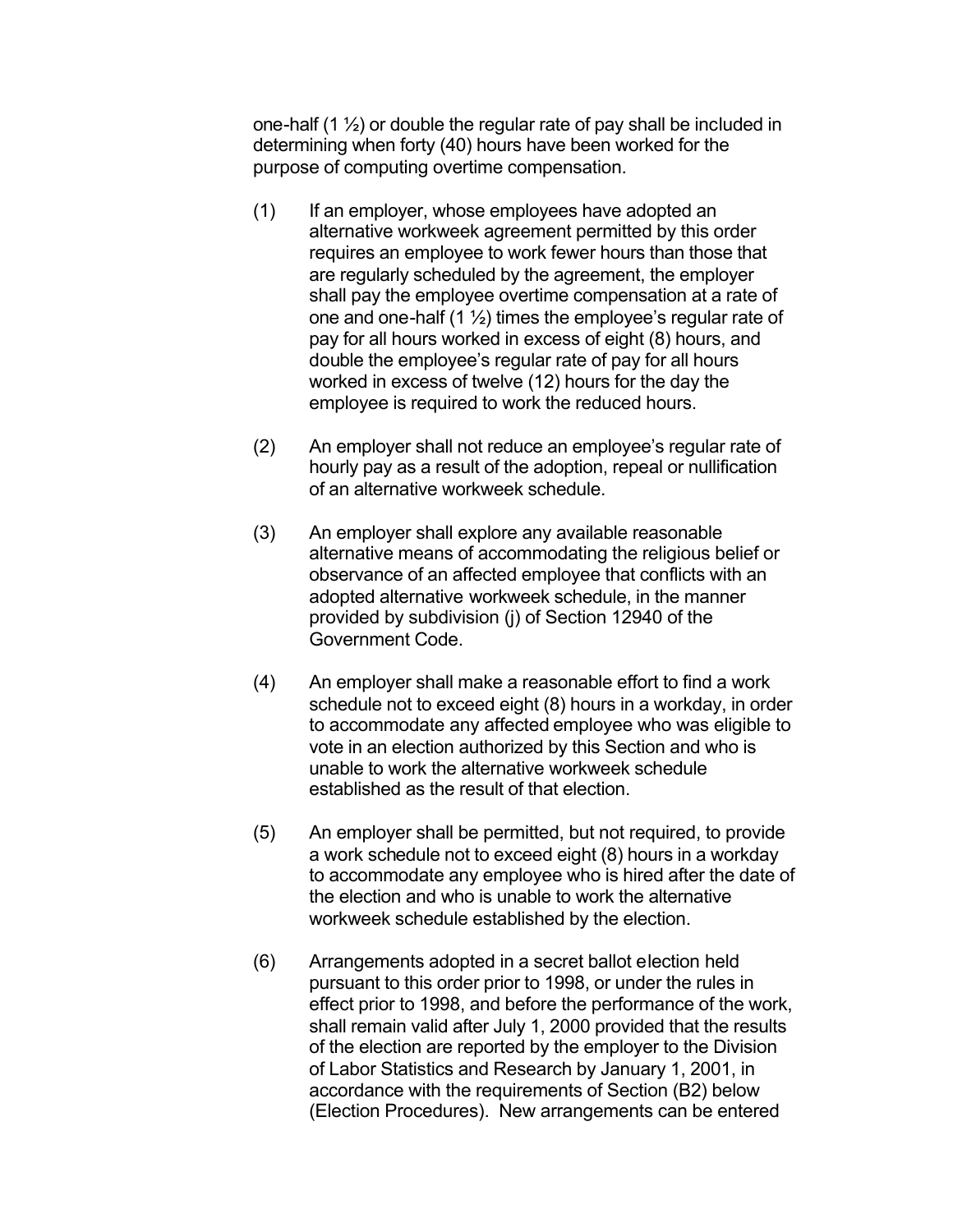into pursuant to the provisions of this section. Notwithstanding the foregoing, if a health care industry employer implemented a reduced rate for twelve (12) hour shift employees in the last quarter of 1999 and desires to reimplement a flexible work arrangement that includes twelve (12) hour shifts at straight time for the same work unit, the employer must pay a base rate to each affected employee in the work unit that is no less than that employee's base rate in 1999 immediately prior to the date of the rate reduction.

- (7) Notwithstanding the above provisions regarding alternative workweek schedules, no employer of employees in the healthcare industry shall be deemed to have violated the daily overtime provisions by instituting, pursuant to the election procedures set forth in this wage order a regularly scheduled alternative workweek schedule that includes work days exceeding ten (10) hours but not more than twelve (12) hours within a forty 40-hour workweek without the payment of overtime compensation, provided that:
	- (a) An employee who works beyond twelve (12) hours in a workday shall be compensated at double the employee's regular rate of pay for all hours in excess of twelve (12);
	- (b) An employee who works in excess of forty (40) hours in a workweek shall be compensated at one and one-half  $(1\frac{1}{2})$  times the employee's regular rate of pay for all hours over forty (40) hours in the workweek;
	- (c) Any alternative workweek agreement adopted pursuant to this section shall provide for not less than four (4) hours of work in any shift.
	- (d) The same overtime standards shall apply to employees who are temporarily assigned to a work unit covered by this subsection;
	- (e) Any employer who instituted an alternative workweek schedule pursuant to this subsection shall make a reasonable effort to find another work assignment for any employee who participated in a valid election prior to 1998 pursuant to the provisions of Wage Orders 4 and 5 and who is unable to work the alternative workweek schedule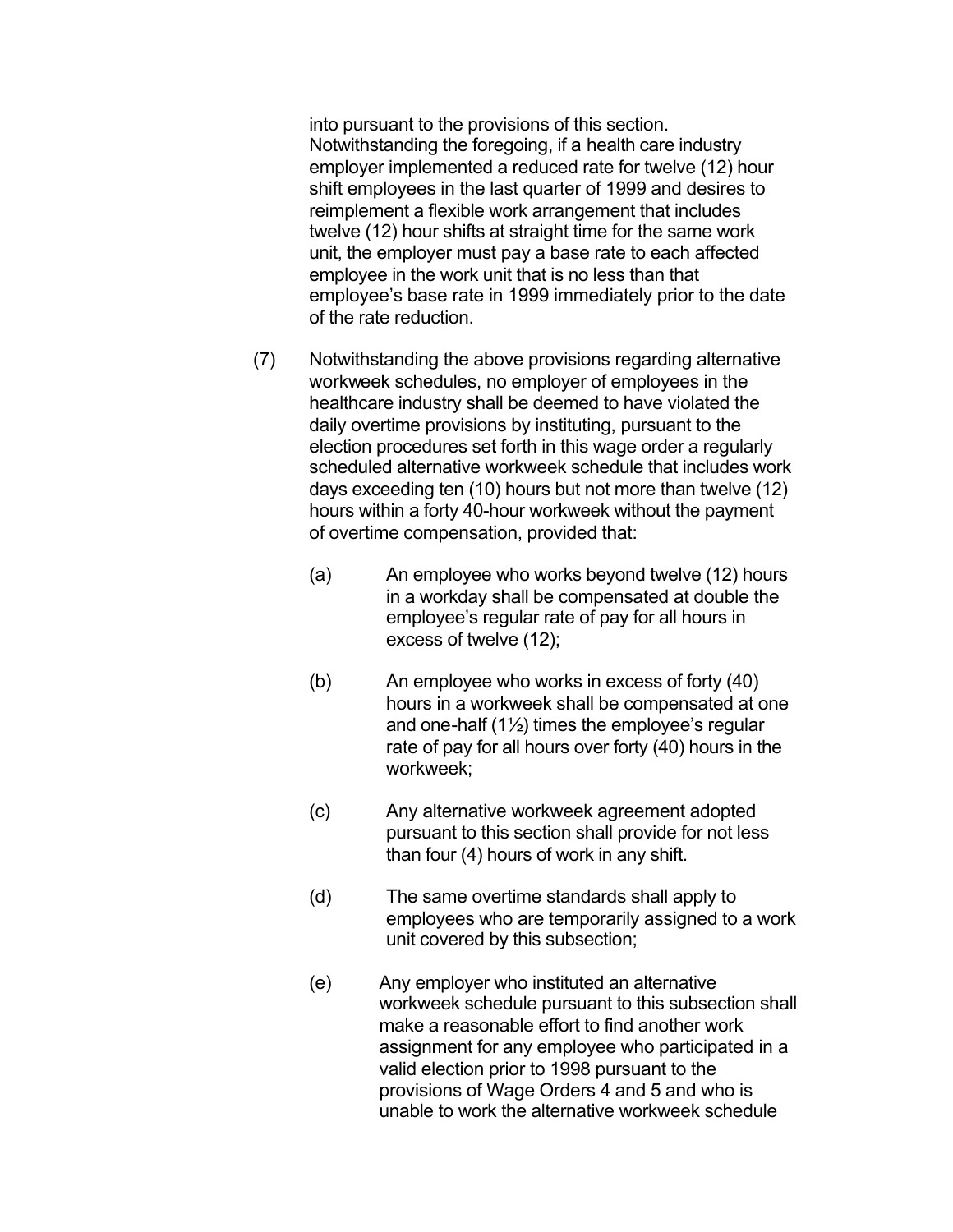established.

- (f) An employer engaged in the operation of a licensed hospital or in providing personnel for the operation of a licensed hospital who institutes, pursuant to a valid order of the Commission, a regularly scheduled alternative workweek that includes no more than three (3) twelve (12)-hour workdays, shall make a reasonable effort to find another work assignment for any employee who participated in the vote which authorized the schedule and is unable to work the 12-hour shifts. An employer shall not be required to offer a different work assignment to an employee if such a work assignment is not available or if the employee was hired after the adoption of the twelve (12) hour, three (3) day alternative workweek schedule.
- $(8)$  No employee assigned to work a twelve  $(12)$  hour shift established pursuant to this Order shall be required to work more than twelve (12) hours in any twenty-four (24) hour period unless the Chief Nursing Officer or authorized executive declares that:
	- (a) A "healthcare emergency", as defined above, exists in this Order, and
	- (b) All reasonable steps have been taken to provide required staffing, and
	- (c) Considering overall operational status needs, continued overtime is necessary to provide required staffing.
- $(9)$  Notwithstanding section  $(B2)(9)$  above, an employee may be required to work up to thirteen (13) hours in any 24-hour period if the employee scheduled to relieve the subject employee does not report for duty as scheduled and does not inform the employer more than two hours in advance of that scheduled shift that he/she will not be appearing for duty as scheduled.

#### Election Procedures

(B2) Election procedures for the adoption and repeal of alternative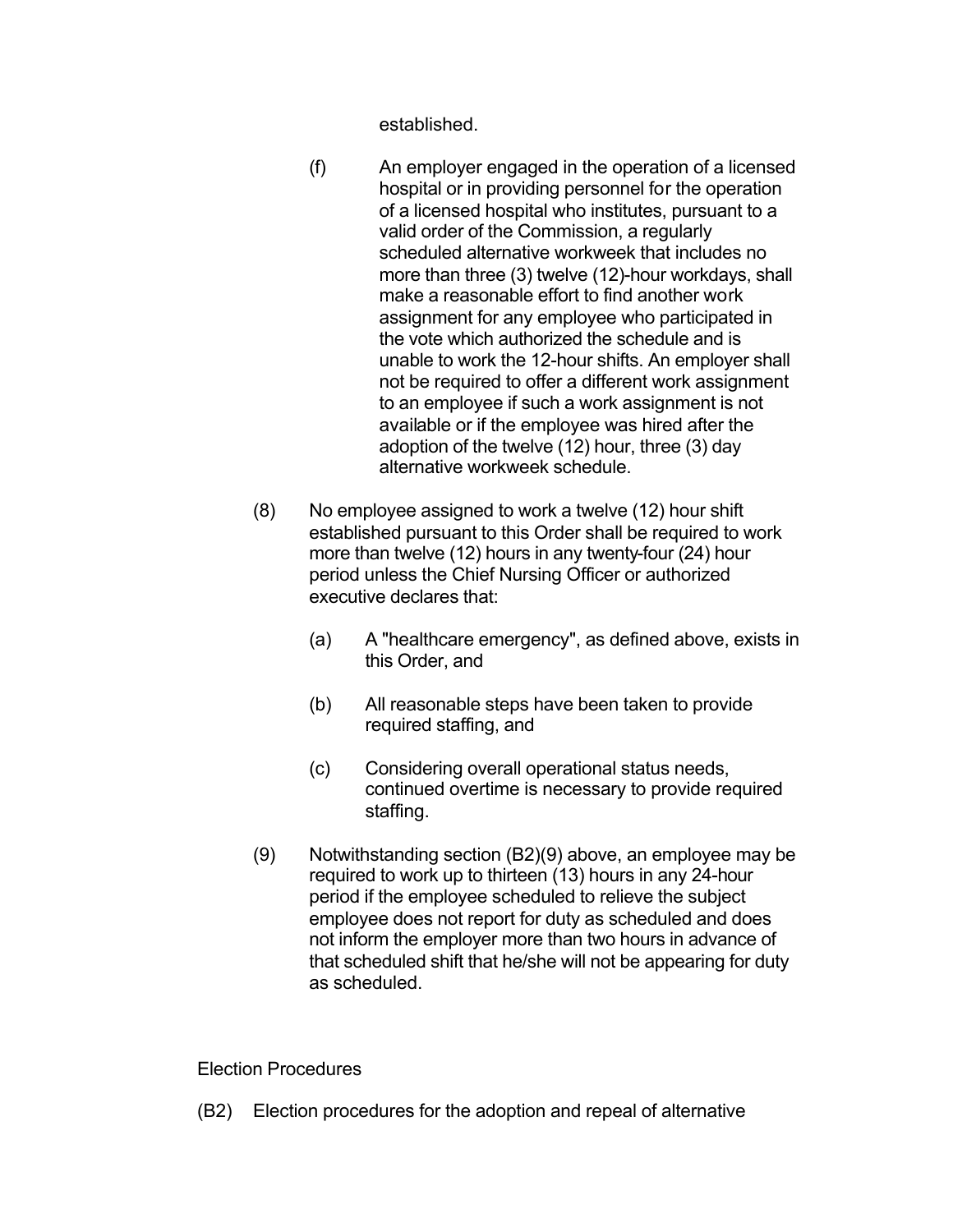workweek schedules require the following:

- (1) Each proposal for an alternative workweek schedule shall be in the form of a written agreement proposed by the employer. The proposed agreement must designate a regularly scheduled alternative workweek in which the specified number of work days and work hours are regularly recurring. The actual days worked within that alternative workweek schedule need not be specified. The employer may propose a single work schedule that would become the standard schedule for workers in the work unit, or a menu of work schedule options, from which each employee in the unit would be entitled to choose. If the employer proposes a menu of work schedule options, the employee may, with the approval of the employer, move from one menu option to another.
- (2) In order to be valid, the proposed alternative workweek schedule must be adopted in a secret ballot election, before the performance of work, by at least a two-thirds (2/3) vote of the affected employees in the work unit. The election shall be held during regular working hours at the employees' work site. For purposes of this subsection, "affected employees in the work unit" may include all employees in a readily identifiable work unit, such as a division, a department, a job classification, a shift, a separate physical location, or a recognized subdivision of any such work unit. A work unit may consist of an individual employee as long as the criteria for an identifiable work unit in this subsection is met.
- (3) Prior to the secret ballot vote, any employer who proposed to institute an alternative workweek schedule shall have made a disclosure in writing to the affected employees, including the effects of the proposed arrangement on the employees' wages, hours, and benefits. Such a disclosure shall include meeting(s), duly noticed, held at least fourteen (14) days prior to voting, for the specific purpose of discussing the effects of the alternative workweek schedule. An employer shall provide that disclosure in a non-English language, as well as in English, if at least five (5) percent of the affected employees primarily speak that non-English language. The employer shall mail the written disclosure to employees who do not attend the meeting. Failure to comply with this Section shall make the election null and void.
- (4) Any election to establish or repeal an alternative workweek schedule shall be held at the worksite of the affected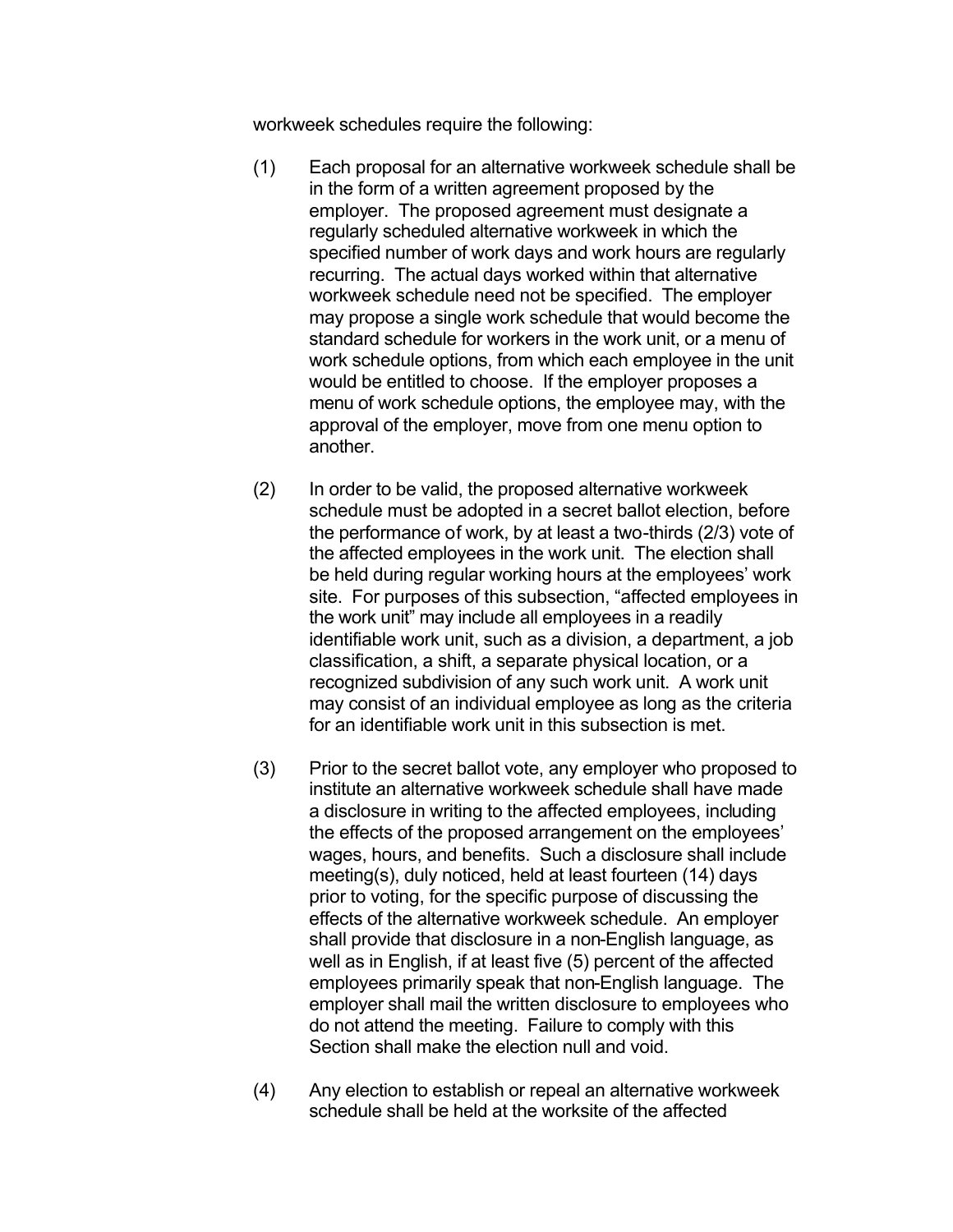employees. The employer shall bear the costs of conducting any election held pursuant to this section. Upon a complaint by an affected employee, and after an investigation by the Labor Commissioner, the Labor Commissioner may require the employer to select a neutral third party to conduct the election.

- (5) Any type of alternative workweek schedule that is authorized by the Labor Code may be repealed by the affected employees. Upon a petition of one-third (1/3) of the affected employees, a new secret ballot election shall be held and a two-thirds (2/3) vote of the affected employees shall be required to reverse the alternative workweek schedule. The election to repeal the alternative workweek schedule shall be held not more than 30 days after the petition is submitted to the employer, except that the election shall be held not less than twelve (12) months after the date that the same group of employees voted in an election held to adopt or repeal an alternative workweek schedule. However, where an alternative workweek schedule was adopted between October 1, 1999 and the effective date of this Order, a new secret ballot election to repeal the alternative workweek schedule shall not be subject to the 12-month interval between elections. The election shall take place during regular working hours at the employees' work site. If the alternative workweek schedule is revoked, the employer shall comply within sixty (60) days. Upon proper showing of undue hardship, the Division of Labor Standards Enforcement may grant an extension of time for compliance.
- (6) Only secret ballots may be cast by affected employees in the work unit at any election held pursuant to this Section. The results of any election conducted pursuant to this Section shall be reported by the employer to the Division of Labor Statistics and Research within thirty (30) days after the results are final, and the report of election results shall be a public document. The report shall include the final tally of the vote, the size of the unit, and the nature of the business of the employer.
- (7) Employees affected by a change in the work hours resulting from the adoption of an alternative workweek schedule may not be required to work those new work hours for at least thirty (30) days after the announcement of the final results of the election.
- (8) Employers shall not intimidate or coerce employees to vote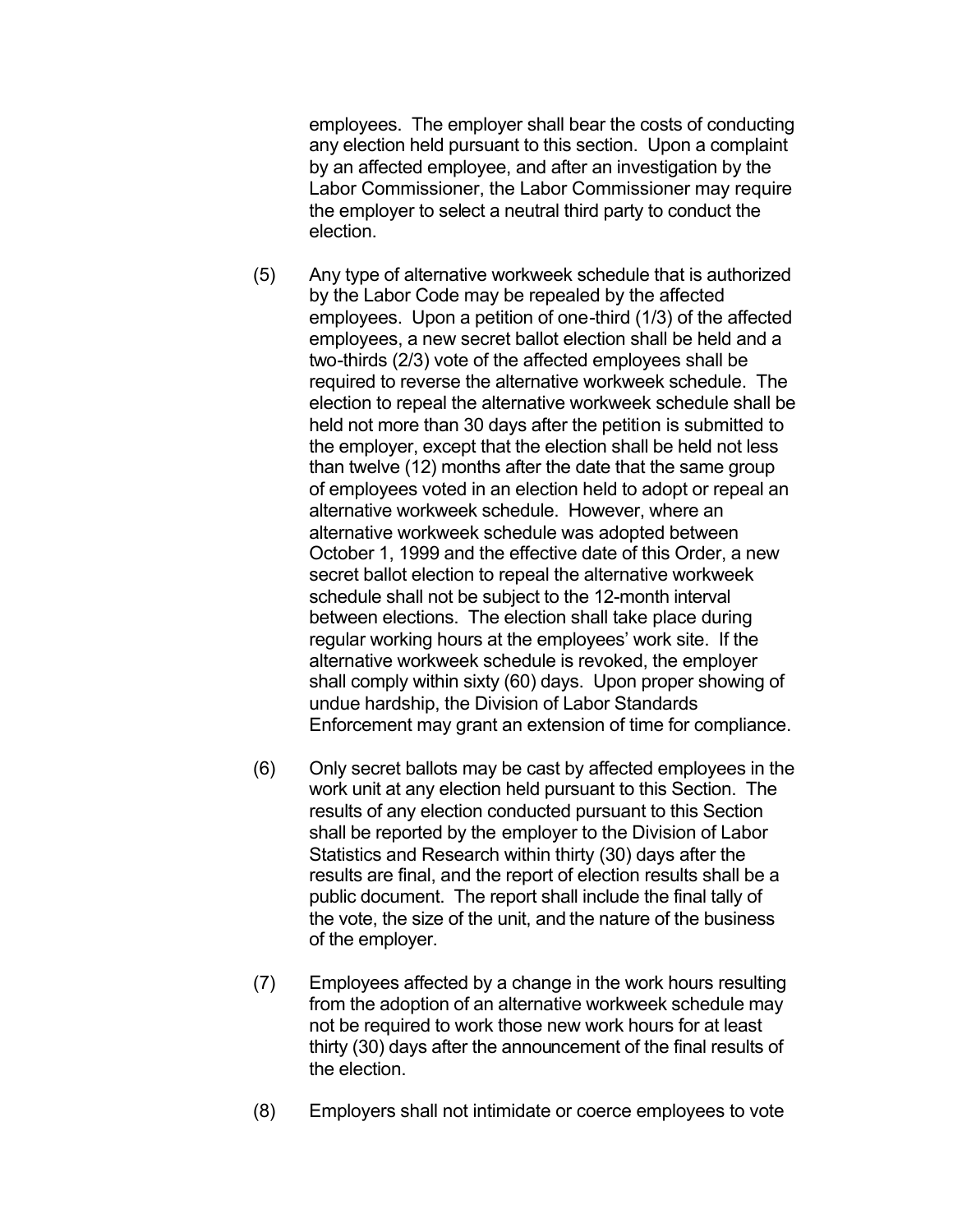Labor Code section 98 *et seq.*  either in support of or in opposition to a proposed alternative workweek. No employees shall be discharged or discriminated against for expressing opinions concerning the alternative workweek election or for opposing or supporting its adoption or repeal. However, nothing in this section shall prohibit an employer from expressing his/her position concerning that alternative workweek to the affected employees. A violation of this subsection shall be subject to

- $(C)$  The provisions of subsections  $(A)$ ,  $(B1)$ , and  $(B2)$  above shall not apply to any employee whose earnings exceed one and one-half (1  $\frac{1}{2}$ ) times the minimum wage if more than half (1/2) of that employee's compensation represents commissions.
- (D) One and one-half  $(1 \frac{1}{2})$  times a minor's regular rate of pay shall be paid for all work over forty (40) hours in any workweek except minors sixteen (16) or seventeen (17) years old who are not required by law to attend school and may therefore be employed for the same hours as an adult are subject to subsection (A) or (B1) and (B2) above.

(VIOLATIONS OF CHILD LABOR LAWS are subject to civil penalties of from \$500 to \$10,000 as well as to criminal penalties. Refer to California Labor Code sections 1285 to 1312 and 1390 to 1399 for additional restrictions on the employment of minors and for descriptions of criminal and civil penalties for violation of the child labor laws. Employers should ask school districts about any required work permits.)

- (E) An employee may be employed on seven (7) workdays in one workweek when the total hours of employment during such workweek do not exceed thirty (30) and the total hours of employment in any one workday thereof do not exceed six (6).
- $(F)$  If a meal period occurs on a shift beginning or ending at or between the hours of 10 p.m. and 6 a.m., facilities shall be available for securing hot food and drink or for heating food or drink, and a suitable sheltered place shall be provided in which to consume such food or drink.
- (G) The provisions of Labor Code  $\S$ § 551 and 552 regarding one (1) day's rest in seven (7) shall not be construed to prevent an accumulation of days of rest when the nature of the employment reasonably requires the employee to work seven (7) or more consecutive days; provided, however, that in each calendar month, the employee shall receive the equivalent of one (1) day's rest in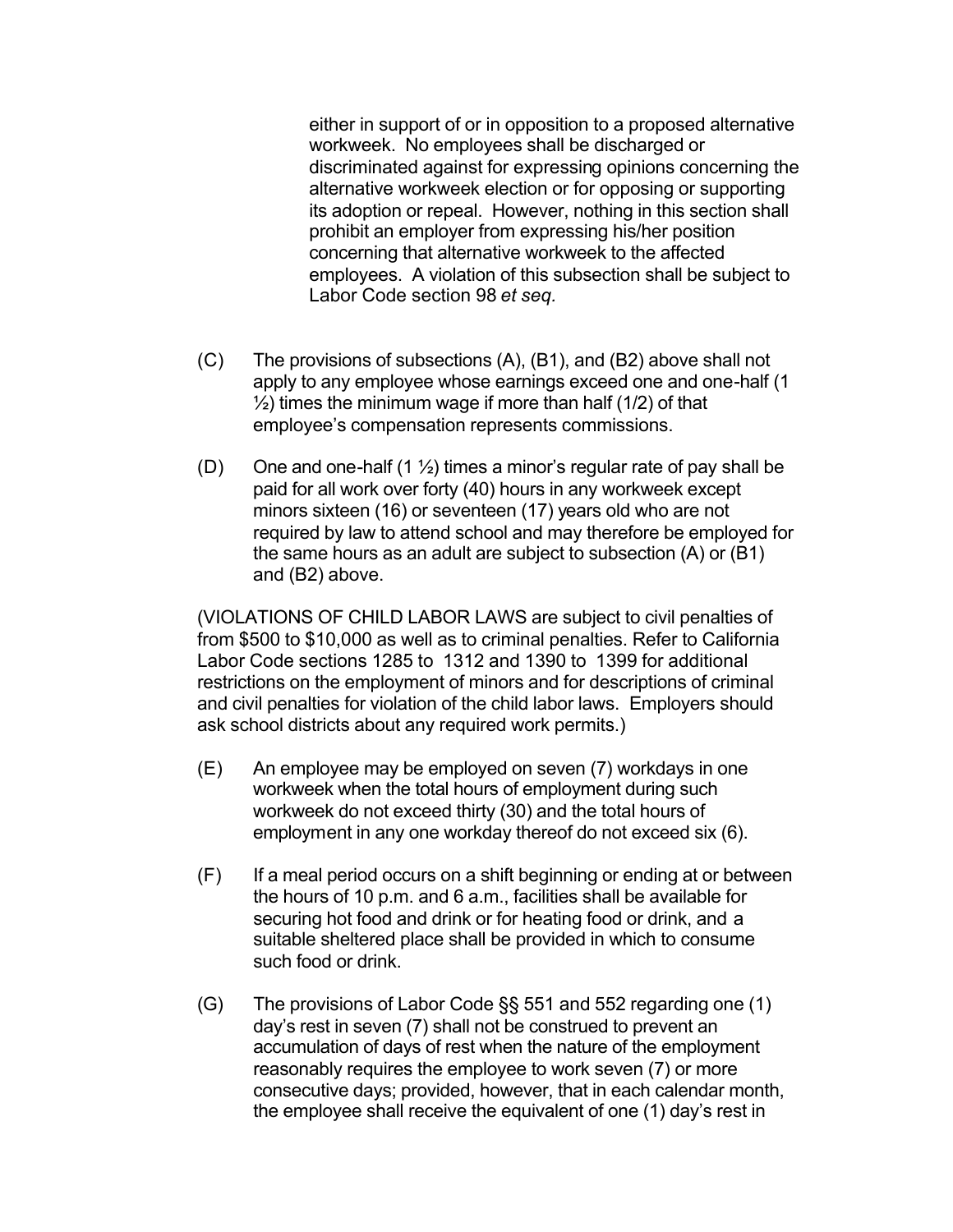seven (7).

- $(H)$  (1) Except as provided in subsections  $(D)$ ,  $(F)$  and  $(J)$ , this section shall not apply to any employee covered by a valid collective bargaining agreement if the agreement expressly provides for the wages, hours of work, and working conditions of the employees, and if the agreement provides premium wage rates for all overtime hours worked and a regular hourly rate of pay for those employees of not less than thirty (30) percent more than the state minimum wage.
	- $(2)$  Notwithstanding Section  $(H)(1)$  above, where the employer and a labor organization representing employees of the employer have entered into a valid collective bargaining agreement pertaining to the hours of work of the employees, the requirement regarding the equivalent of one (1) day's rest in seven (7) (see Section (G) above) shall apply, unless the agreement expressly provides otherwise.
- (I) The provisions of this section are not applicable to employees whose hours of service are regulated by
	- (1) the United States Department of Transportation Code of Federal Regulations, title 49, sections 395.1 to 395.13, Hours of Service of Drivers, or
	- (2) Title 13 of the California Code of Regulations, subchapter 6.5, section 1200 and following sections, regulating hours or drivers.
- (J) No employee shall be terminated or otherwise disciplined for refusing to work more than 72 hours in any workweek, except in an emergency as defined in section 2(E).
- $(K)$  If an employer approves a written request of an employee to makeup work time that is or would be lost as a result of a personal obligation of the employee, the hours of that make-up work time, if performed in the same workweek in which the work time was lost, may not be counted toward computing the total number of hours worked in a day for purposes of the overtime requirements, except for hours in excess of eleven (11) hours of work in one (1) day or forty (40) hours of work in one (1) workweek. If an employee knows in advance that he or she will be requesting make-up time for a personal obligation that will recur at a fixed time over a succession of weeks, the employee may request to make-up work time for up to four (4) weeks in advance; provided, however, that the make-up work must be performed in the same week that the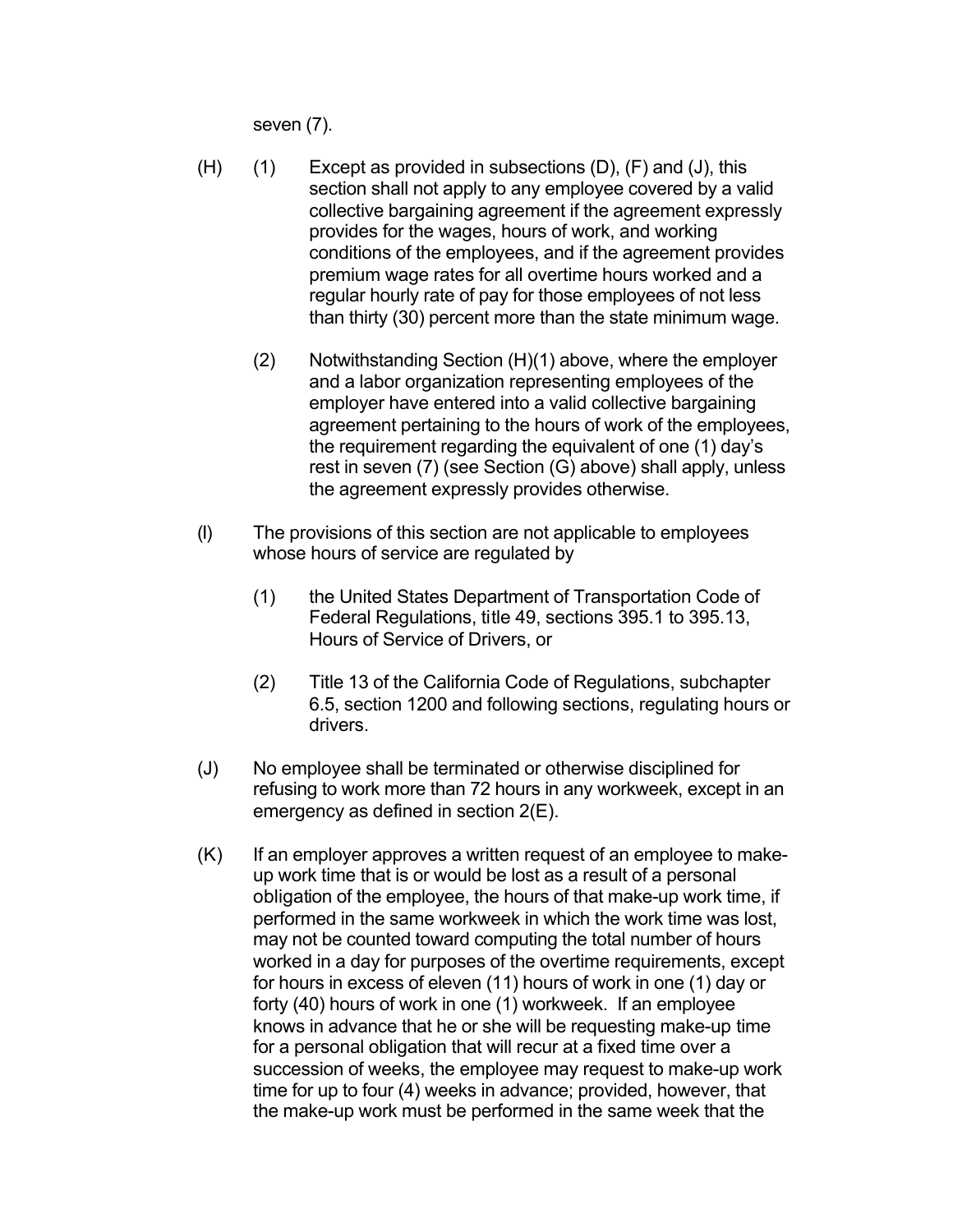work time was lost. An employee shall provide a signed written request for each occasion that the employee makes a request to make-up work time pursuant to this Section. While an employer may inform an employee of this make-up time option, the employer is prohibited from encouraging or otherwise soliciting an employee to request the employer's approval to take personal time off and make up the work hours within the same workweek pursuant to this Section.

### **4. Minimum Wages.**

- (A) Every employer shall pay to each employee wages not less than four dollars and seventy-five cents (\$4.75) per hour for all hours worked, effective October 1, 1996; not less than five dollars (\$5.00) per hour for all hours worked, effective March 1, 1997; not less than five dollars and fifteen cents (\$5.15) per hour for all hours worked, effective September 1, 1997; and not less than five dollars and seventy-five cents (\$5.75) per hour for all hours worked, effective March 1, 1998, except:
	- (1) LEARNERS. Employees 18 years of age or over, during their first one hundred and sixty (160) hours of employment in occupations in which they have no previous similar or related experience, may be paid not less than eighty-five percent (85%) of the minimum wage rounded to the nearest nickel.
	- (2) MINORS may be paid not less than eighty-five percent (85%) of the minimum wage rounded to the nearest nickel provided that the number of minors employed at said lesser rate shall not exceed twentyfive percent (25%) of the persons regularly employed in the establishment. An employer of less than ten (10) persons may employ three (3) minors at said lesser rate. The twenty-five percent (25%) limitation on the employment of minors shall not apply during school vacations.

**NOTE:** Under certain conditions, the full minimum wage may be required for minors. See Labor Code Section 1391.2 (b).

- (B) Every employer shall pay to each employee, on the established payday for the period involved, not less than the applicable minimum wage for all hours worked in the payroll period, whether the remuneration is measured by time, piece, commission, or otherwise.
- (C) When an employee works a split shift, one hour's pay at the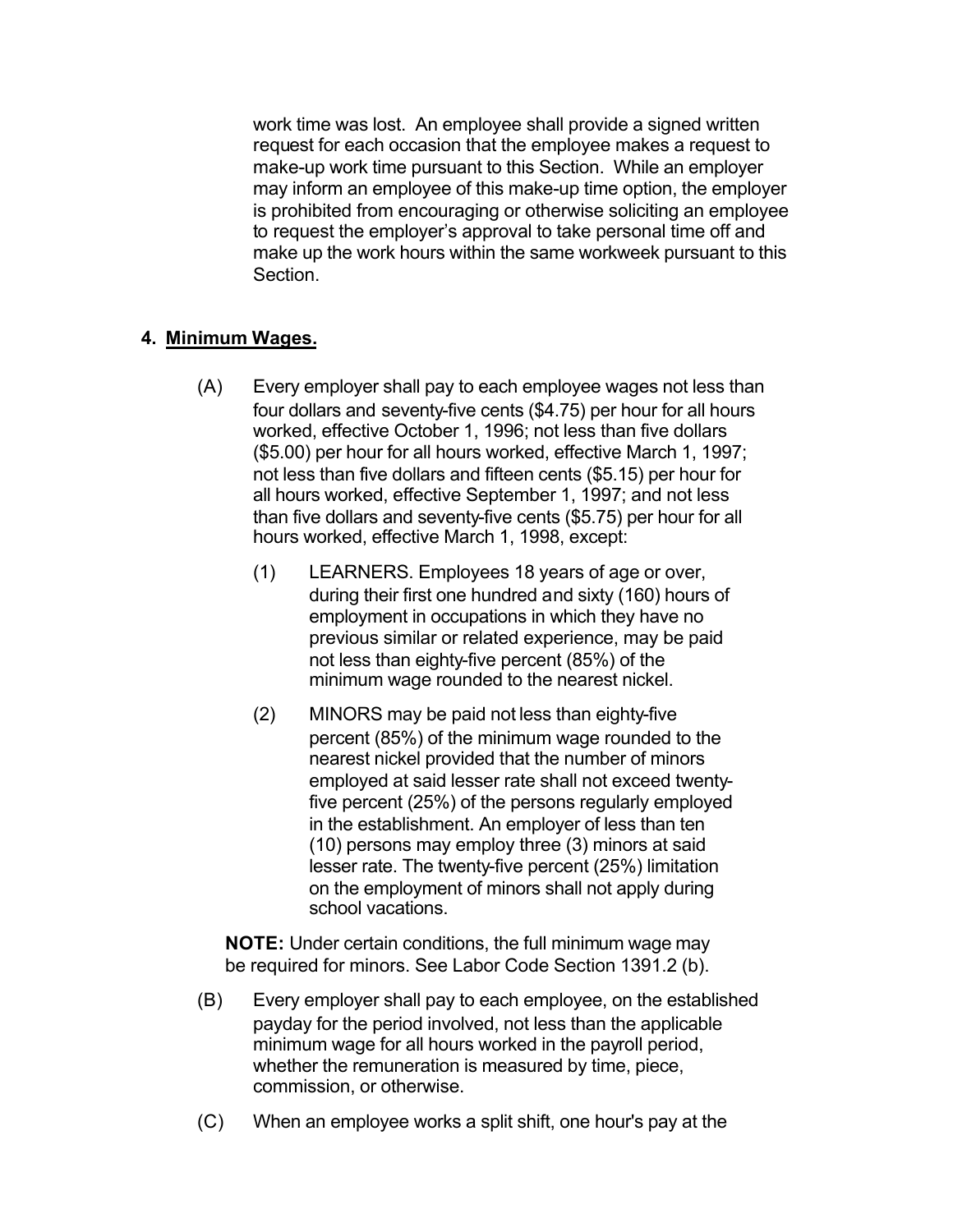minimum wage shall be paid in addition to the minimum wage for that workday, except when the employee resides at the place of employment.

(D) The provisions of this section shall not apply to apprentices regularly indentured under the State Division of Apprenticeship Standards.

## **5. Reporting Time Pay.**

- (A) Each workday an employee is required to report for work and does report, but is not put to work or is furnished less than half said employee's usual or scheduled day's work, the employee shall be paid for half the usual or scheduled day's work, but in no event for less than two (2) hours nor more than four (4) hours, at the employee's regular rate of pay, which shall not be less than the minimum wage.
- $(B)$ If an employee is required to report for work a second time in any one workday and is furnished less than two hours of work on the second reporting, said employee shall be paid for two hours at the employee's regular rate of pay, which shall not be less than the minimum wage.
- $(C)$ The foregoing reporting time pay provisions are not applicable when:
	- (1) Operations cannot commence or continue due to threats to employees or property; or when recommended by civil authorities; or
	- (2) Public utilities fail to supply electricity, water, or gas, or there is a failure in the public utilities, or sewer system; or
	- (3) The interruption of work is caused by an Act of God or other cause not within the employer's control.
	- $(D)$ This section shall not apply to an employee on paid standby status who is called to perform assigned work at a time other than the employee's scheduled reporting time.

### **6. Licenses for Disabled Workers.**

A license may be issued by the Division authorizing employment of a person whose earning capacity is impaired by physical disability or mental deficiency at less than the minimum wage. Such licenses shall be granted only upon joint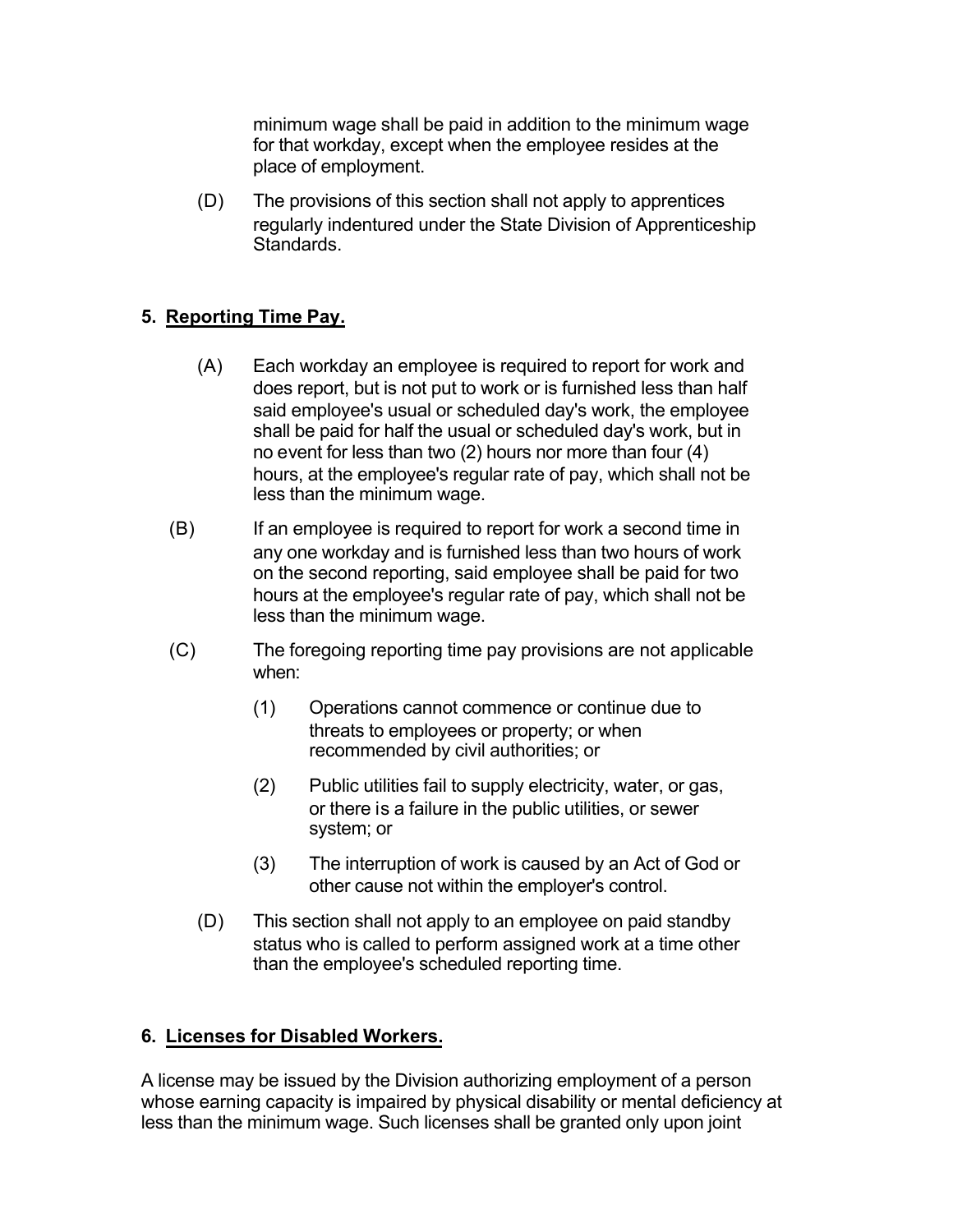application of employer and employee and employee's representative if any.

A special license may be issued to a nonprofit organization such as a sheltered workshop or rehabilitation facility fixing special minimum rates to enable the employment of such persons without requiring individual licenses of such employees.

All such licenses and special licenses shall be renewed on a yearly basis or more frequently at the discretion of the Division.

(See California Labor Code, Sections 1191 and 1191.5.)

### **7. Records.**

- (A) Every employer shall keep accurate information with respect to each employee including the following:
	- (1) Full name, home address, occupation and social security number.
	- (2) Birth date, if under 18 years, and designation as a minor.
	- (3) Time records showing when the employee begins and ends each work period. Meal periods, split shift intervals and total daily hours worked shall also be recorded. Meal periods during which operations cease and authorized rest periods need not be recorded.
	- (4) Total wages paid each payroll period, including value of board, lodging, or other compensation actually furnished to the employee.
	- (5) Total hours worked in the payroll period and applicable rates of pay. This information shall be made readily available to the employee upon reasonable request.
	- (6) When a piece rate or incentive plan is in operation, piece rates or an explanation of the incentive plan formula shall be provided to employees. An accurate production record shall be maintained by the employer.
- $(B)$ Every employer shall semimonthly or at the time of each payment of wages furnish each employee, either as a detachable part of the check, draft, or voucher paying the employee's wages, or separately, an itemized statement in writing showing: (1) all deductions; (2) the inclusive dates of the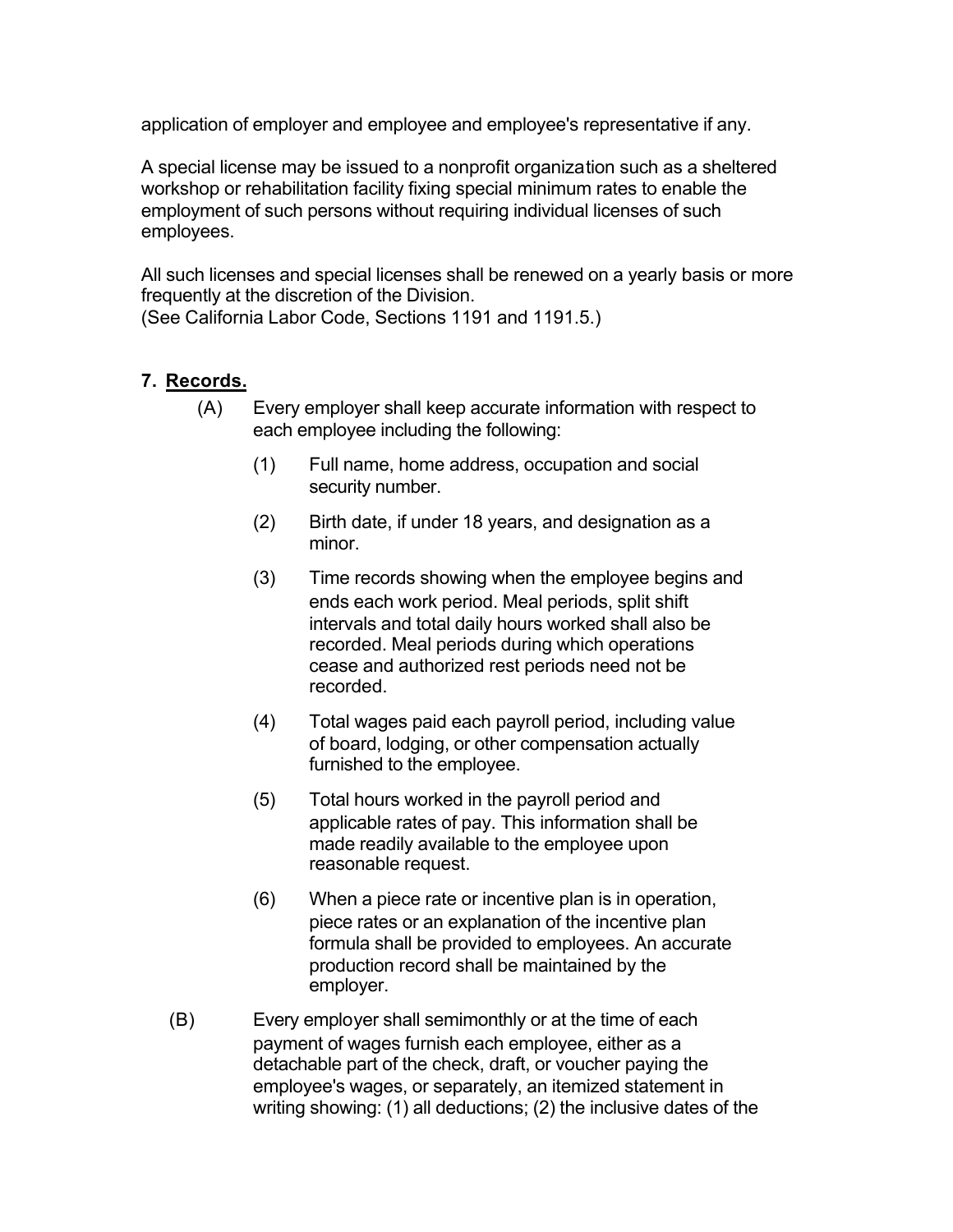period for which the employee is paid; (3) the name of the employee or the employee's social security number; and (4) the name of the employer, provided all deductions made on written orders of the employee may be aggregated and shown as one item.

- $(C)$ All required records shall be in the English language and in ink or other indelible form, properly dated, showing month, day and year, and shall be kept on file by the employer for at least three years at the place of employment or at a central location within the State of California. An employee's records shall be available for inspection by the employee upon reasonable request.
- $(D)$ Clocks shall be provided in all major work areas or within reasonable distance thereto insofar as practicable.

### **8. Cash Shortage and Breakage.**

No employer shall make any deduction from the wage or require any reimbursement from an employee for any cash shortage, breakage, or loss of equipment, unless it can be shown that the shortage, breakage, or loss is caused by a dishonest or willful act, or by the gross negligence of the employee.

### **9. Uniforms and Equipment.**

 $(A)$ When uniforms are required by the employer to be worn by the employee as a condition of employment, such uniforms shall be provided and maintained by the employer. The term "uniform" includes wearing apparel and accessories of distinctive design or color.

**NOTE:** This section shall not apply to protective apparel regulated by the Occupational Safety and Health Standards Board.

 $(B)$ When tools or equipment are required by the employer or are necessary to the performance of a job, such tools and equipment shall be provided and maintained by the employer, except that an employee whose wages are at least two (2) times the minimum wage provided herein may be required to provide and maintain hand tools and equipment customarily required by the trade or craft. This subsection (B) shall not apply to apprentices regularly indentured under the State Division of Apprenticeship Standards.

**NOTE:** This section shall not apply to protective equipment and safety devices on tools regulated by the Occupational Safety and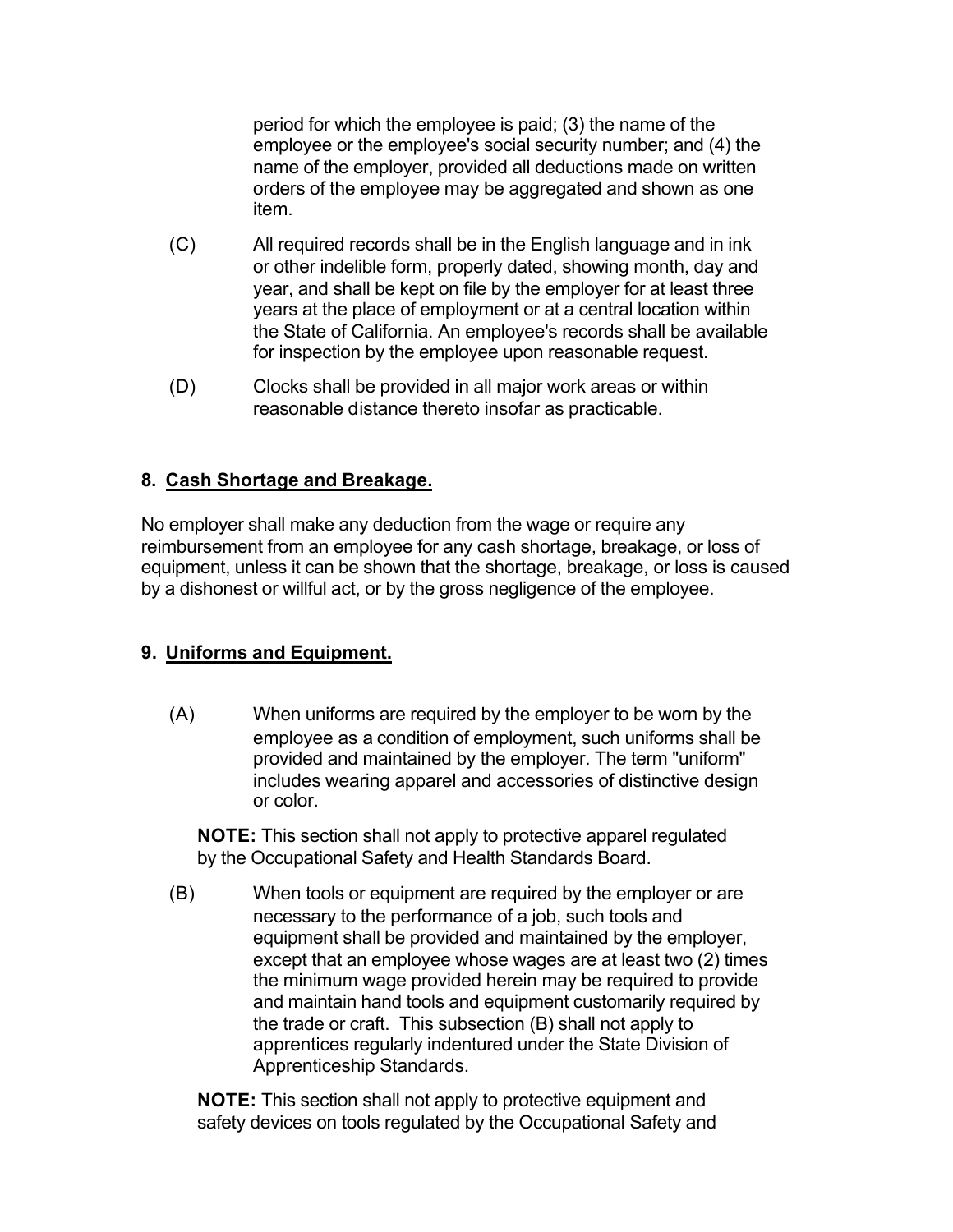Health Standards Board.

 $(C)$ A reasonable deposit may be required as security for the return of the items furnished by the employer under provisions of subsections (A) and (B) of this section upon issuance of a receipt to the employee for such deposit. Such deposits shall be made pursuant to Section 400 and following of the Labor Code or an employer with the prior written authorization of the employee may deduct from the employee's last check the cost of an item furnished pursuant to (A) and (B) above in the event said item is not returned. No deduction shall be made at any time for normal wear and tear. All items furnished by the employer shall be returned by the employee upon completion of the job.

### **10. Meals and Lodging.**

 "Meal" means an adequate, well-balanced serving of a variety of wholesome, nutritious foods.

**"Lodging"** means living accommodations available to the employee for full-time occupancy which are adequate, decent, and sanitary according to usual and customary standards. Employees shall not be required to share a bed.

 $(B)$ Meals or lodging may not be credited against the minimum wage without a voluntary written agreement between the employer and the employee. When credit for meals or lodging is used to meet part of the employer's minimum wage obligation, the amounts so credited may not be more than the following:

|                                                                                          | Effective          | Effective          |
|------------------------------------------------------------------------------------------|--------------------|--------------------|
|                                                                                          | January 1, 1998    | March 1, 1998      |
| Lodging                                                                                  |                    |                    |
| Rooms occupied alone                                                                     | \$24.25 per week   | \$27.05 per week   |
| Room shared                                                                              | \$20.00 per week   | \$22.30 per week   |
| Apartment-two thirds (2/3) of the<br>ordinary rental value, and in no<br>event more than | \$290.80 per month | \$324.70 per month |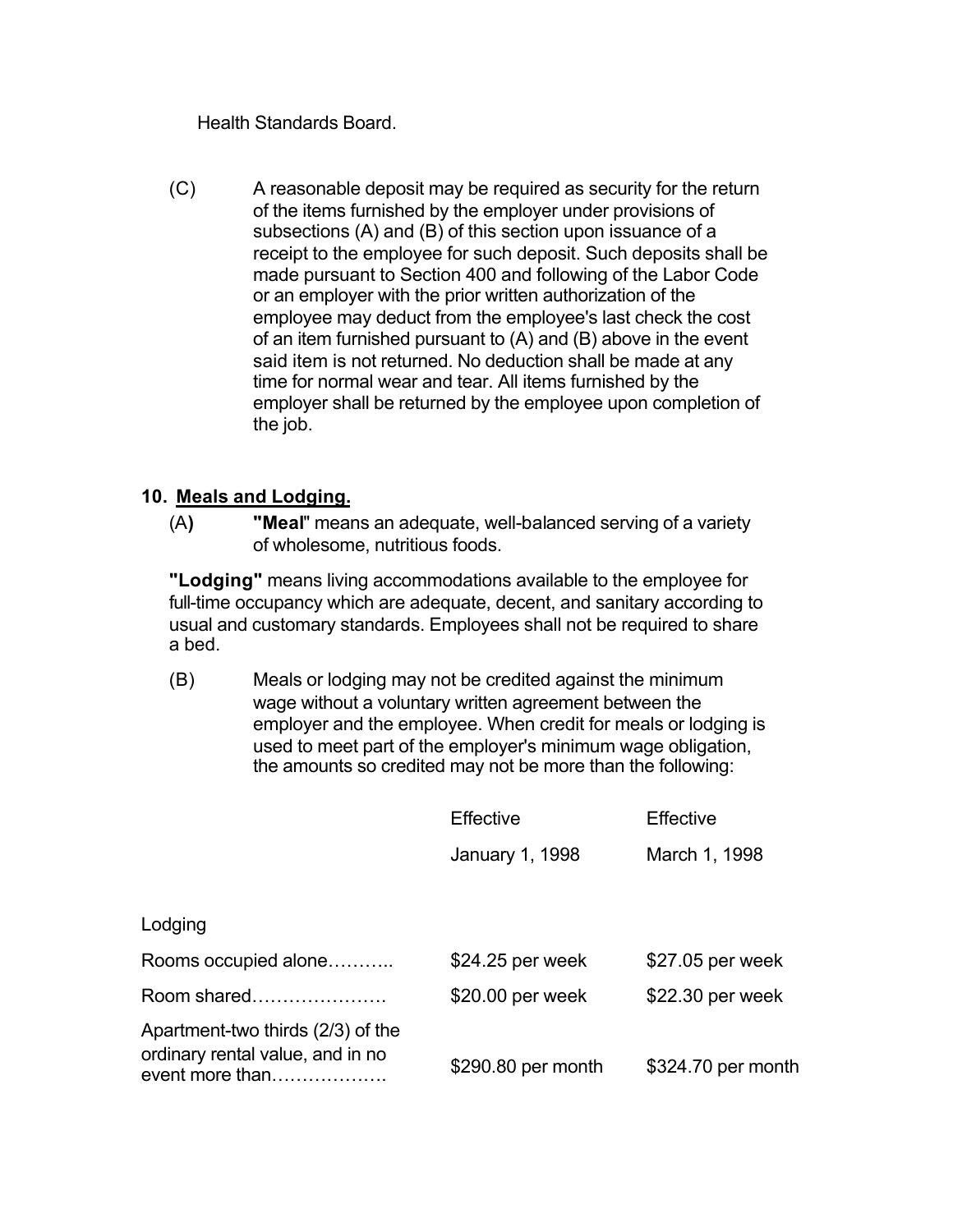| Where a couple are both employed<br>by the employer, two-thirds (2/3) of<br>the ordinary rental value, and in no<br>event more than | \$430.20 per month | \$480.30 per month |
|-------------------------------------------------------------------------------------------------------------------------------------|--------------------|--------------------|
| Meals:                                                                                                                              |                    |                    |
| Breakfast                                                                                                                           | \$1.80             | \$2.05             |
| Lunch                                                                                                                               | \$2.55             | \$2.85             |
| Dinner                                                                                                                              | \$3.40             | \$3.80             |

- $(C)$ Meals evaluated as part of the minimum wage must be bona fide meals consistent with the employee's work shift. Deductions shall not be made for meals not received nor lodging not used.
- $(D)$ If, as a condition of employment, the employee must live at the place of employment or occupy quarters owned or under the control of the employer, then the employer may not charge rent in excess of the values listed herein.

#### **11. Meal Periods.**

- (A) No employer shall employ any person for a work period of more than five (5) hours without a meal period of not less than thirty (30) minutes, except that when a work period of not more than six (6) hours will complete the day's work the meal period may be waived by mutual consent of the employer and employee. Unless the employee is relieved of all duty during a thirty (30) minute meal period, the meal period shall be considered an "on duty" meal period and counted as time worked. An "on duty" meal period shall be permitted only when the nature of the work prevents an employee from being relieved of all duty and when by written agreement between the parties an on-the-job paid meal period is agreed to. The written agreement shall state that the employee may, in writing, revoke the agreement at any time.
- (B) If an employer fails to provide an employee a meal period in accordance with the applicable provisions of this Order, the employer shall pay the employee one (1) hour of pay at the employee's regular rate of compensation for each work day that the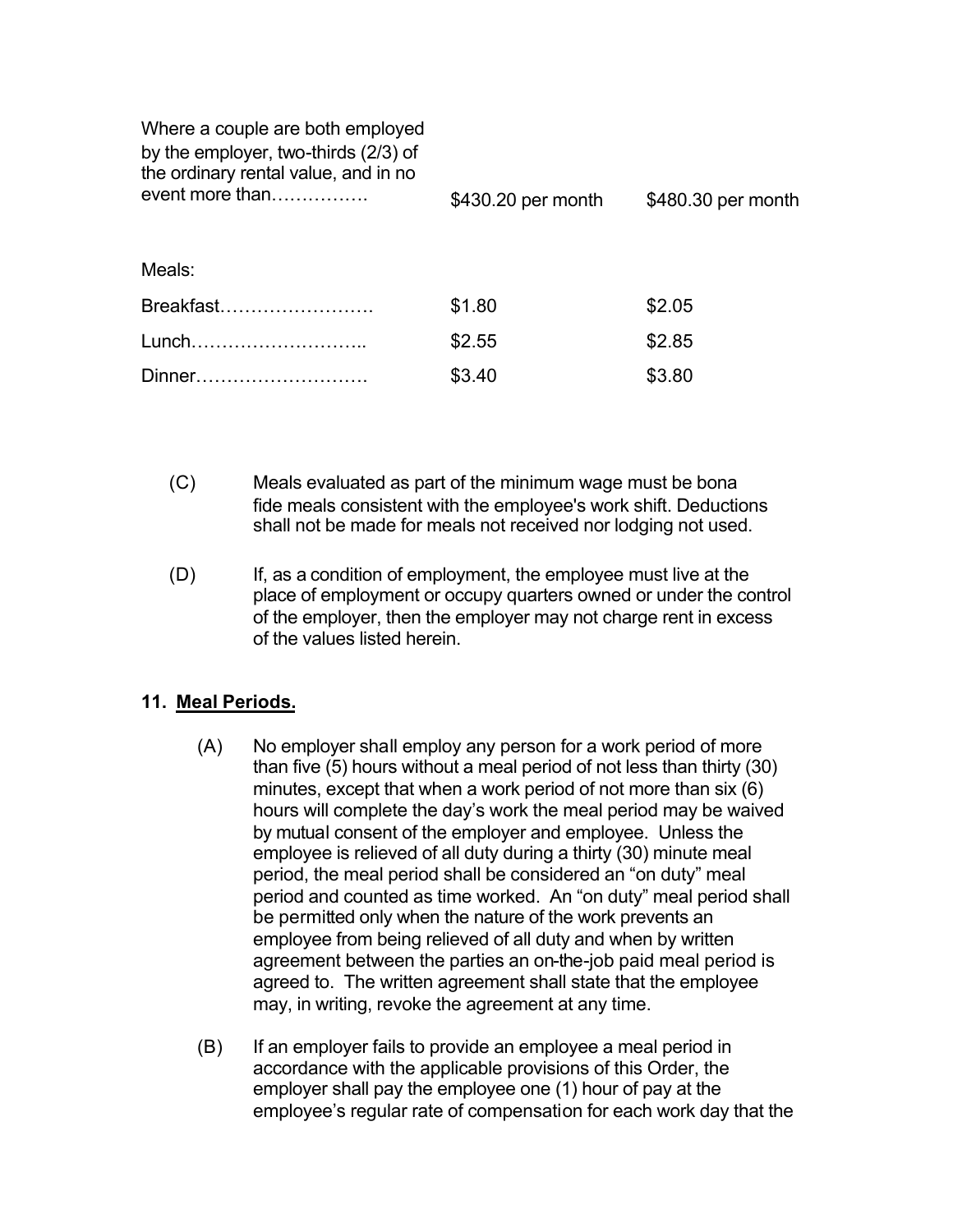meal period is not provided.

- (C) In all places of employment where employees are required to eat on the premises, a suitable place for that purpose shall be designated.
- (D) Notwithstanding any other provision of this order, employees in the health care industry who work shifts in excess of eight (8) total hours in a workday may voluntarily waive their right to one of their two meal periods. In order to be valid, any such waiver must be documented in a written agreement that is voluntarily signed by both the employee and the employer. The employee may revoke the waiver at any time by providing the employer at least one (1) day's written notice. The employee shall be fully compensated for all working time, including any on-the-job meal period, while such a waiver is in effect.

### **12. Rest Periods.**

Every employer shall authorize and permit all employees to take rest periods, which insofar as practicable shall be in the middle of each work period. The authorized rest period time shall be based on the total hours worked daily at the rate of ten (10) minutes net rest time per four (4) hours or major fraction thereof.

However, a rest period need not be authorized for employees whose total daily work time is less than three and one-half  $(3 \frac{1}{2})$  hours. Authorized rest period time shall be counted as hours worked for which there shall be no deduction from wages.

If an employer fails to provide an employee a rest period in accordance with the applicable provisions of this Order, the employer shall pay the employee one (1) hour of pay at the employee's regular rate of compensation for each work day that the rest period is not provided.

#### **13. Change Rooms and Resting Facilities.**

(A) Employers shall provide suitable lockers, closets, or equivalent for the safekeeping of employees' outer clothing during working hours, and when required, for their work clothing during nonworking hours. When the occupation requires a change of clothing, change rooms or equivalent space shall be provided in order that employees may change their clothing in reasonable privacy and comfort. These rooms or spaces may be adjacent to but shall be separate from toilet rooms and shall be kept clean.

**NOTE**: This section shall not apply to change rooms and storage facilities regulated by the Occupational Safety and Health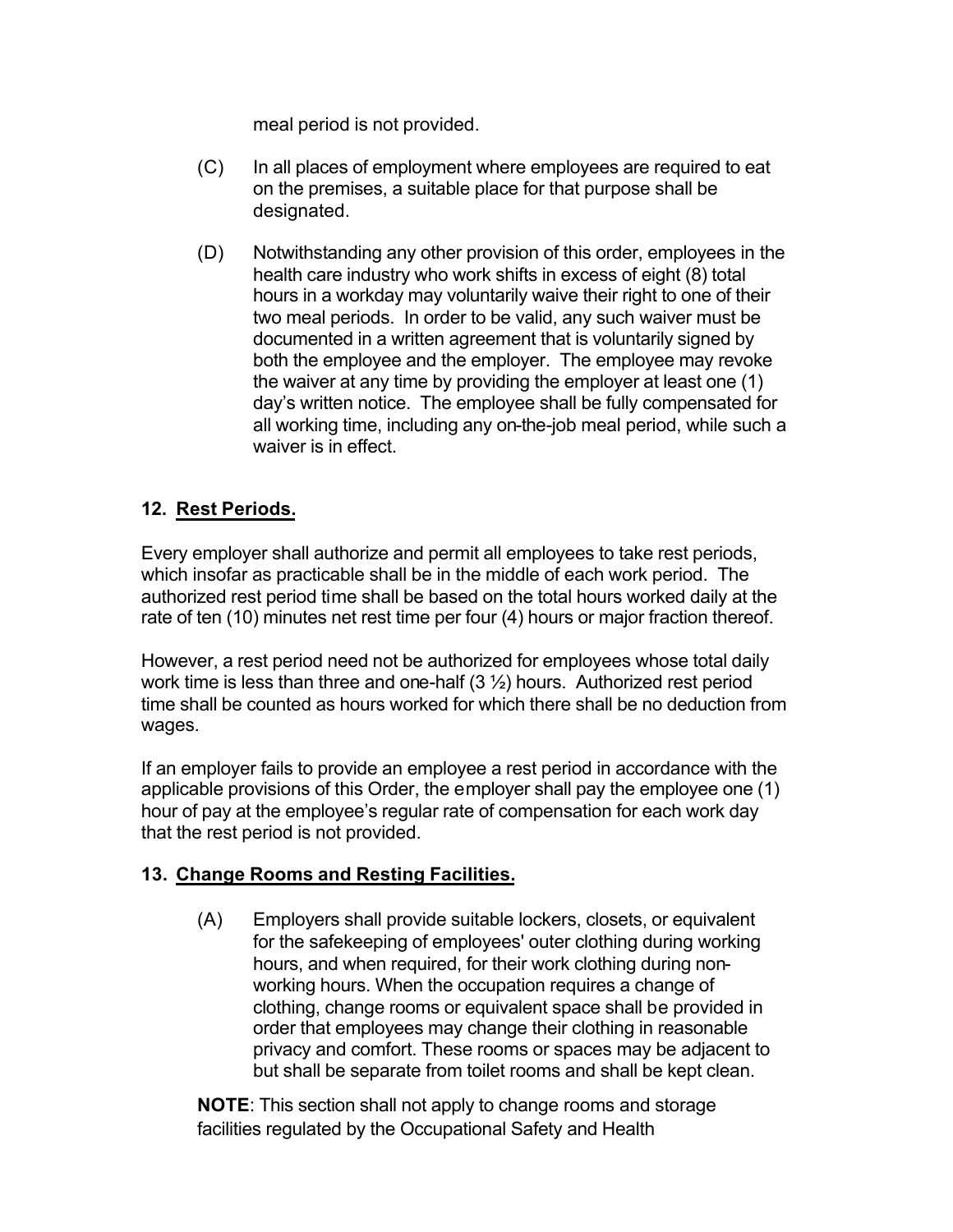Standards Board.

 work hour. (B) Suitable resting facilities shall be provided in an area separate from the toilet rooms and shall be available to employees during

### **14. Seats.**

- (A) All working employees shall be provided with suitable seats when the nature of the work reasonably permits the use of seats.
- (B) When employees are not engaged in the active duties of their employment and the nature of the work requires standing, an adequate number of suitable seats shall be placed in reasonable proximity to the work area and employees shall be permitted to use such seats when it does not interfere with the performance of their duties.

## **15.Temperature.**

- $(A)$ The temperature maintained in each work area shall provide reasonable comfort consistent with industry-wide standards for the nature of the process and the work performed.
- $(B)$ If excessive heat or humidity is created by the work process, the employer shall take all feasible means to reduce such excessive heat or humidity to a degree providing reasonable comfort. Where the nature of the employment requires a temperature of less than 60° F., a heated room shall be provided to which employees may retire for warmth, and such room shall be maintained at not less than 68°.
- $(C)$ A temperature of not less than  $68^\circ$  shall be maintained in the toilet rooms, resting rooms, and change rooms during hours of use.
- $(D)$ Federal and State energy guidelines shall prevail over any conflicting provision of this section.

### **16. Elevators.**

Adequate elevator, escalator or similar service consistent with industry-wide standards for the nature of the process and the work performed shall be provided when employees are employed four floors or more above or below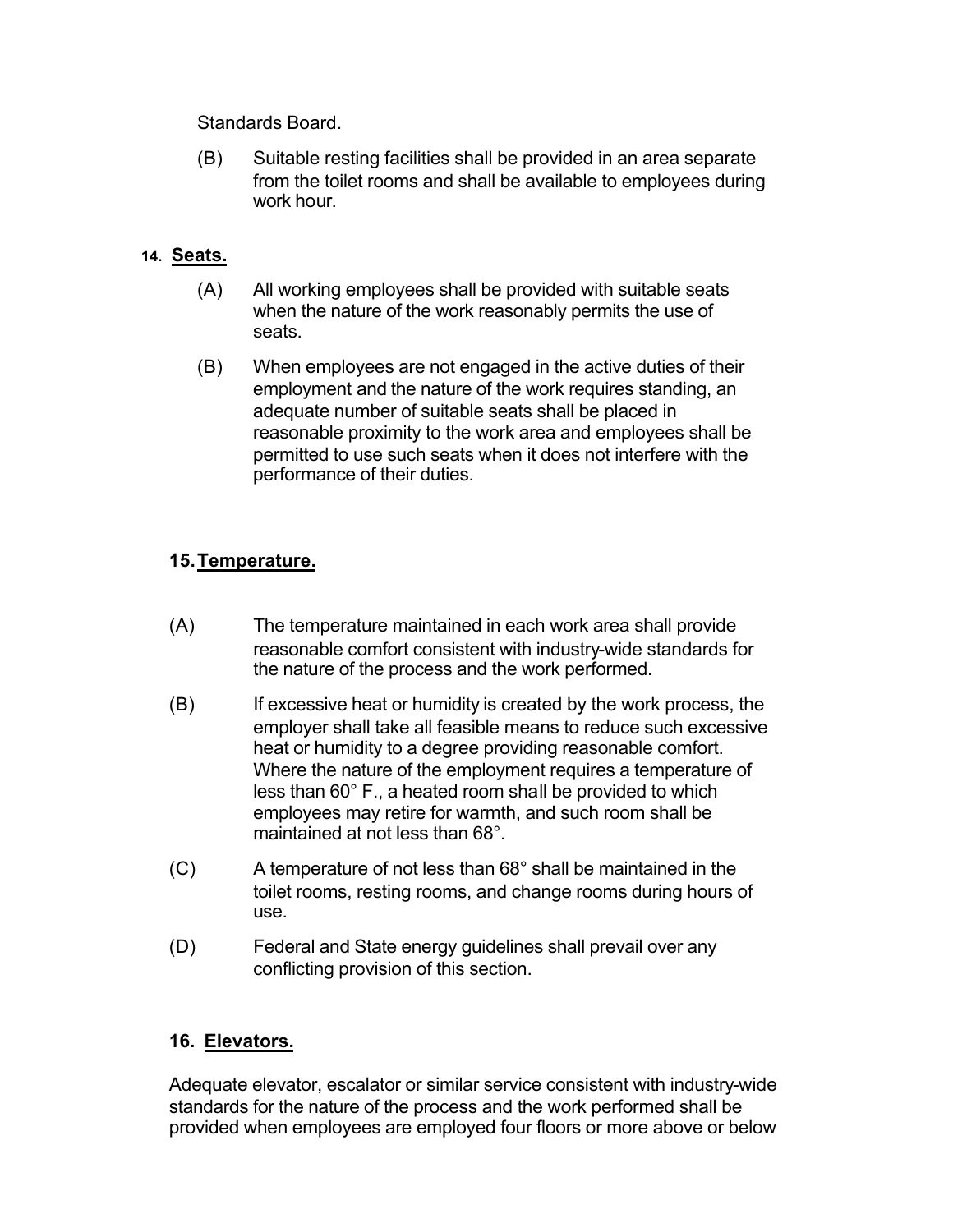ground level.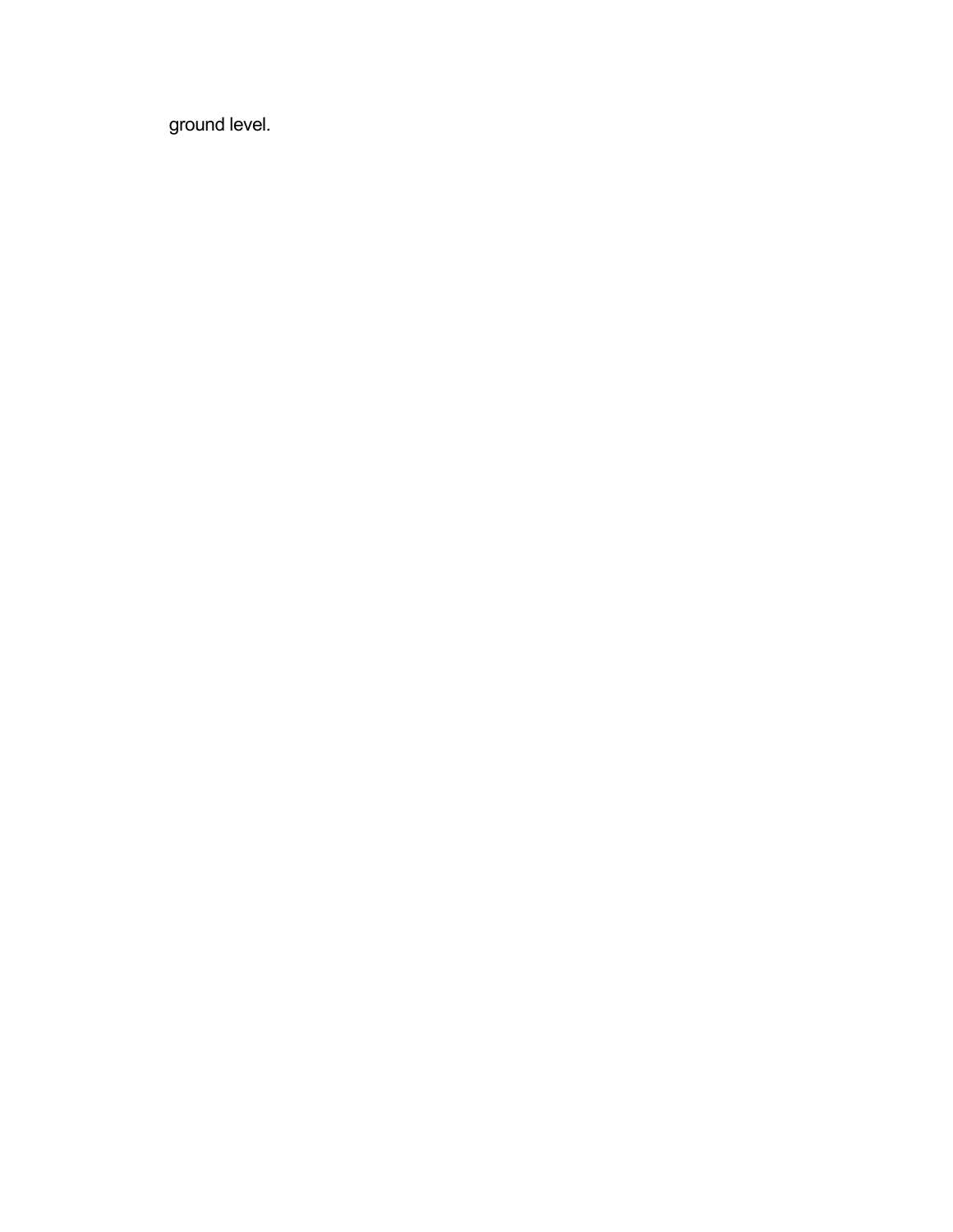## **17. Exemptions.**

If, in the opinion of the Division after due investigation, it is found that the enforcement of any provision contained in Section 7, Records; Section 12, Rest Periods; Section 13, Change Rooms and Resting Facilities; Section 14, Seats; Section 15, Temperature; or Section 16, Elevators, would not materially affect the welfare or comfort of employees and would work an undue hardship on the employer, exemption may be made at the discretion of the Division. Such exemptions shall be in writing to be effective and may be revoked after reasonable notice is given in writing. Application for exemption shall be made by the employer or by the employee and/or the employee's representative to the Division in writing. A copy of the application shall be posted at the place of employment at the time the application is filed with the Division.

## **18. Filing Reports.**

(See California Labor Code, Section 1174(a))

## **19. Inspection.**

(See California Labor Code, Section 1174)

## **20. Penalties.**

(See Labor Code, section 1199)

In addition to any other civil penalties provided by law, any employer or any other person acting on behalf of the employer who violates, or causes to be violated, the provisions of this order, shall be subject to the civil penalty of:

- (A) Initial Violation -- \$50.00 for each underpaid employee for each pay period during which the employee was underpaid in addition to the amount which is sufficient to recover unpaid wages.
- (B) Subsequent Violations -- \$100.00 for each underpaid employee for each pay period during which the employee was underpaid in addition to an amount which is sufficient to recover unpaid wages.
- (C) The affected employee shall receive payment of all wages recovered.

The Labor Commissioner may also issue citations pursuant to Labor Code §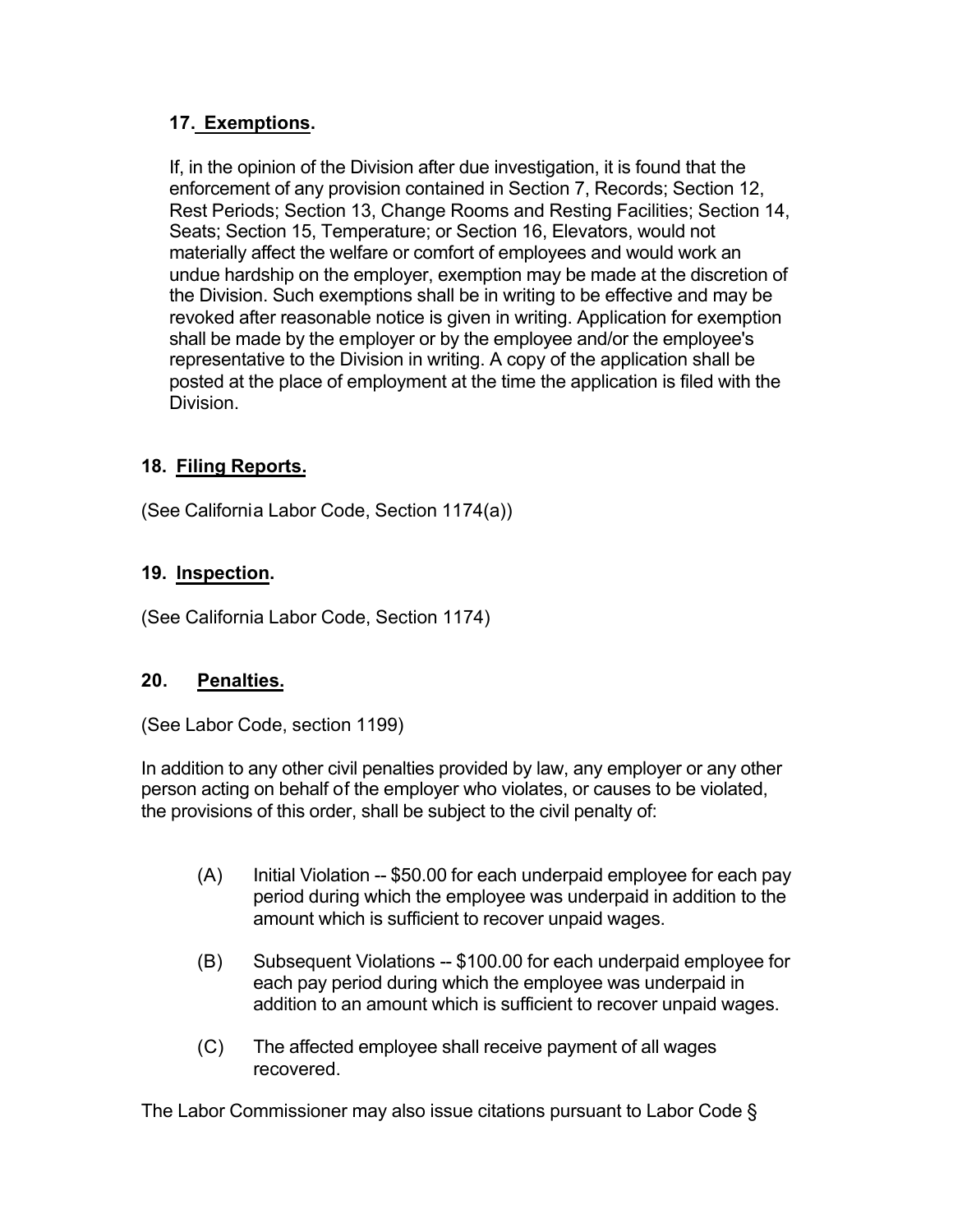1197.1 for payment of wages for overtime work in violation of this order.

## **21. Separability**.

If the application of any provision of this Order, or any section, subsection, subdivision, sentence, clause, phrase, word, or portion of this Order should be held invalid or unconstitutional or unauthorized or prohibited by statute, the remaining provisions thereof shall not be affected thereby, but shall continue to be given full force and effect as if the part so held invalid or unconstitutional had not been included herein.

## **22. Posting of Order.**

Every employer shall keep a copy of this Order posted in an area frequented by employees where it may be easily read during the work day. Where the location of work or other conditions make this impractical, every employer shall keep a copy of this Order and make it available to every employee upon request.

# **EXCERPTS FROM THE LABOR CODE**

**Section 98.6.** (a) No person shall discharge or in any manner discriminate against any employee because such employee has filed any bona fide complaint or claim or instituted or caused to be instituted any proceeding under or relating to his rights, which are under the jurisdiction of the Labor Commissioner, or has testified or is about to testify in any such proceeding or because of the exercise by such employee on behalf of himself or others of any rights afforded him.

(b) Any employee who is discharged, threatened with discharge, demoted, suspended, or in any other manner discriminated against in the terms and conditions of such employment because such employee has made a bona fide complaint or claim to the division pursuant to this part shall be entitled to reinstatement and reimbursement for lost wages and work benefits caused by such acts of the employer. Any employer who willfully refuses to hire, promote, or otherwise restore an employee or former employee who has been determined to be eligible for such rehiring or promotion by a grievance procedure, arbitration or hearing authorized by law, is guilty of a misdemeanor.

**Note:** Nothing in this act shall be construed to entitle an employee to reinstatement or reimbursement for lost wages or work benefits if such employee willfully misrepresents any facts to support a complaint or claim filed with the Labor Commissioner.

**Section 200.** As used in this article: (a) "Wages" includes all amounts for labor performed by employees of every description, whether the amount is fixed or ascertained by the standard of time, task, piece, commission basis, or other method of calculation.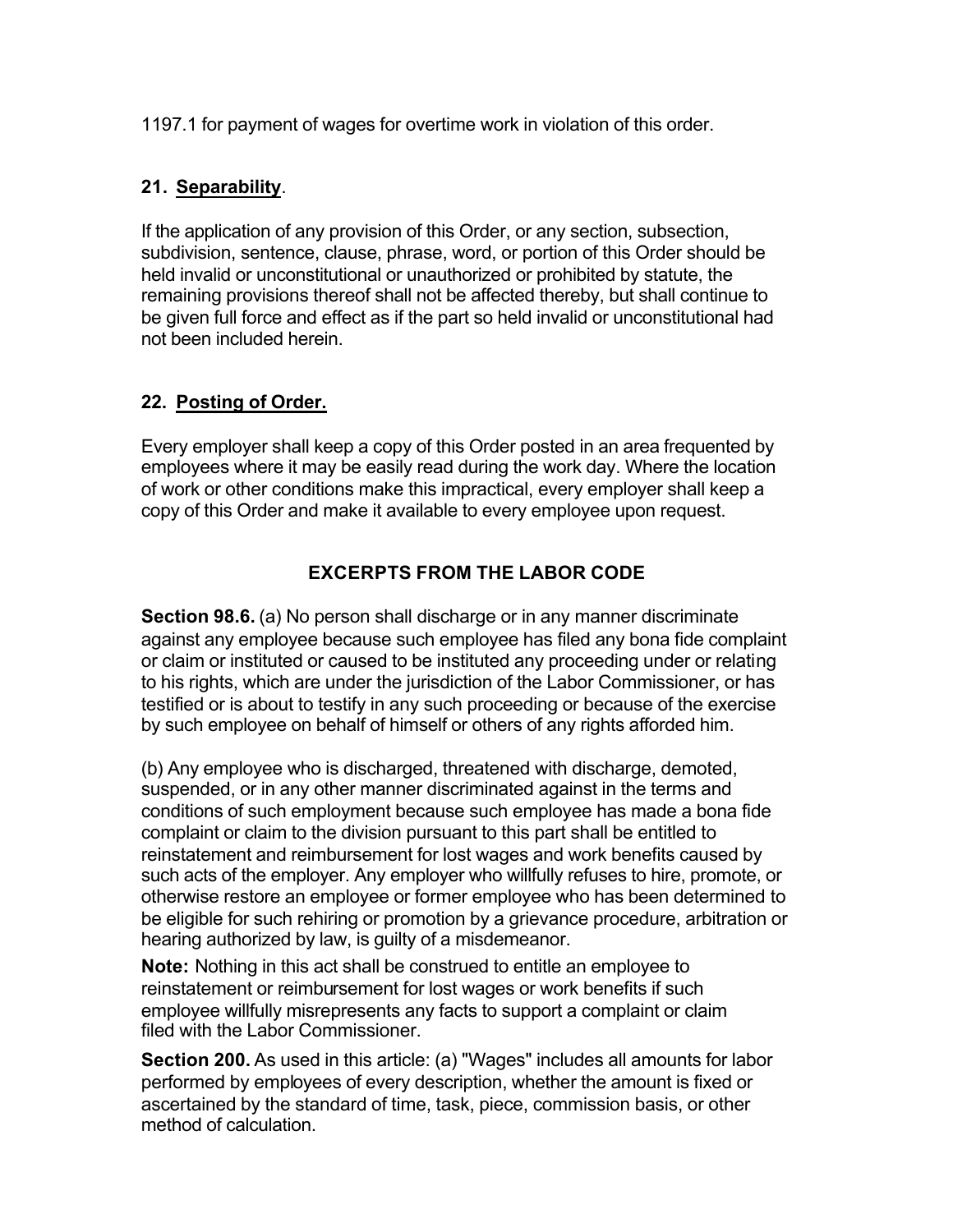**Section 201.** If an employer discharges an employee, the wages earned and unpaid at the time of discharge are due and payable immediately.

**Section 202.** If an employee not having a written contract for a definite period quits his employment, his wages shall become due and payable not later than 72 hours thereafter, unless the employee has given 72 hours previous notice of his intention to quit, in which case the employee is entitled to his wages at the time of quitting.

**Section 226.** (a) Every employer shall semimonthly, or at the time of each payment of wages, furnish each of his or her employees either as a detachable part of the check, draft, or voucher paying the employee's wages, or separately when wages are paid by personal check or cash, an itemized statement in writing showing: (1) gross wages earned; (2) total hours worked by each employee whose compensation is based on an hourly wage; (3) all deductions; provided, that all deductions made on written orders of the employee may be aggregated and shown as one item; (4) net wages earned; (5) the inclusive dates of the period for which the employee is paid; (6) the name of the employee and his or her social security number; and (7) the name and address of the legal entity which is the employer.

**Section 1174.** Every person employing labor in this state shall:

(a) Furnish to the commission, at its request, reports or information which the commission requires to carry out this chapter. Such reports and information shall be verified if required by the commission or any member thereof.

(b) Allow any member of the commission or the employees of the Division of Labor Standards Enforcement free access to the place of business or employment of such person to secure any information or make any investigation which they are authorized by this chapter to ascertain or make. The commission may inspect or make excerpts, relating to the employment of employees, from the books, reports, contracts, payrolls, documents, or papers of such person.

(c) Keep a record showing the names and addresses of all employees employed and the ages of all minors.

(d) Keep at a central location in the state or at the plants or establishments at which employees are employed, payroll records showing the hours worked daily by, and the wages paid to, employees employed at the respective plants or establishments, and which shall be kept in accordance with rules established for this purpose by the commission, but in any case shall be kept on file for not less than two years. (1937 ch. 90, 1945 ch.1431, 1972 ch. 1122, 1979 ch. 373, 1990 ch. 1379)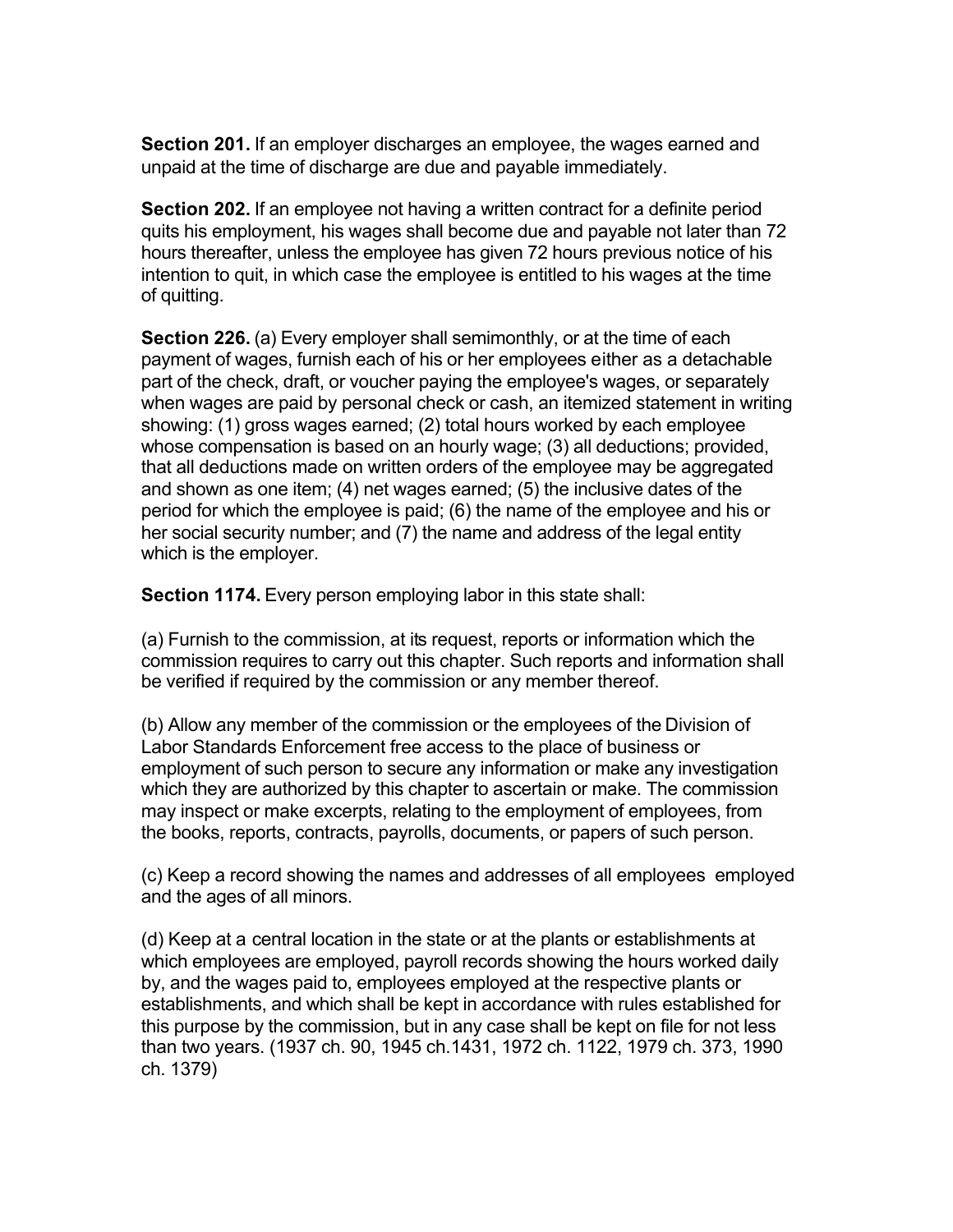**Section 1191.** For any occupation in which a minimum wage has been established, the commission may issue to an employee who is mentally or physically handicapped, or both, a special license authorizing the employment of the licensee for a period not to exceed one year from date of issue, at a wage less than the legal minimum wage. The commission shall fix a special minimum wage for the licensee. Such license may be renewed on a yearly basis.

**Section 1191.5.** Notwithstanding the provisions of Section 1191, the commission may issue a special license to a nonprofit organization such as a sheltered workshop or rehabilitation facility to permit the employment of employees who have been determined by the commission to meet the requirements in Section 1191 without requiring individual licenses of such employees. The commission shall fix a special minimum wage for such employees. The special license for the nonprofit corporation shall be renewed on a yearly basis, or more frequently as determined by the commission.

**Section 1199.** Every employer or other person acting either individually or as an officer, agent, or employee of another person is guilty of a misdemeanor and is punishable by a fine of not less than one hundred dollars (\$100) or by imprisonment for not less than 30 days, or by both, who does any of the following:

(a) Requires or causes any employee to work for longer hours than those fixed, or under conditions of labor prohibited by an order of the commission.

(b) Pays or causes to be paid to any employee a wage less than the minimum fixed by an order of the commission.

(c) Violates or refuses or neglects to comply with any provision of this chapter or any order or ruling of the commission.

#### **Section 1391.2.**

(a) Notwithstanding Sections 1391 and 1391.1, any minor under 18 years of age who has been graduated from a high school maintaining a four-year course above the eighth grade of the elementary schools, or who has had an equal amount of education in a private school or by private tuition, or who has been awarded a certificate of proficiency pursuant to Section 48412 of the Education Code, may be employed for the same hours as an adult may be employed in performing the same work.

(b) Notwithstanding the provisions of the orders of the Industrial Welfare Commission, no employer shall pay any minor described in this section in his employ at wage rates less than the rates paid to adult employees in the same establishment for the same quantity and quality of the same classification of work; provided, however, that nothing herein shall prohibit a variation of rates of pay for such minors and adult employees engaged in the same classification of